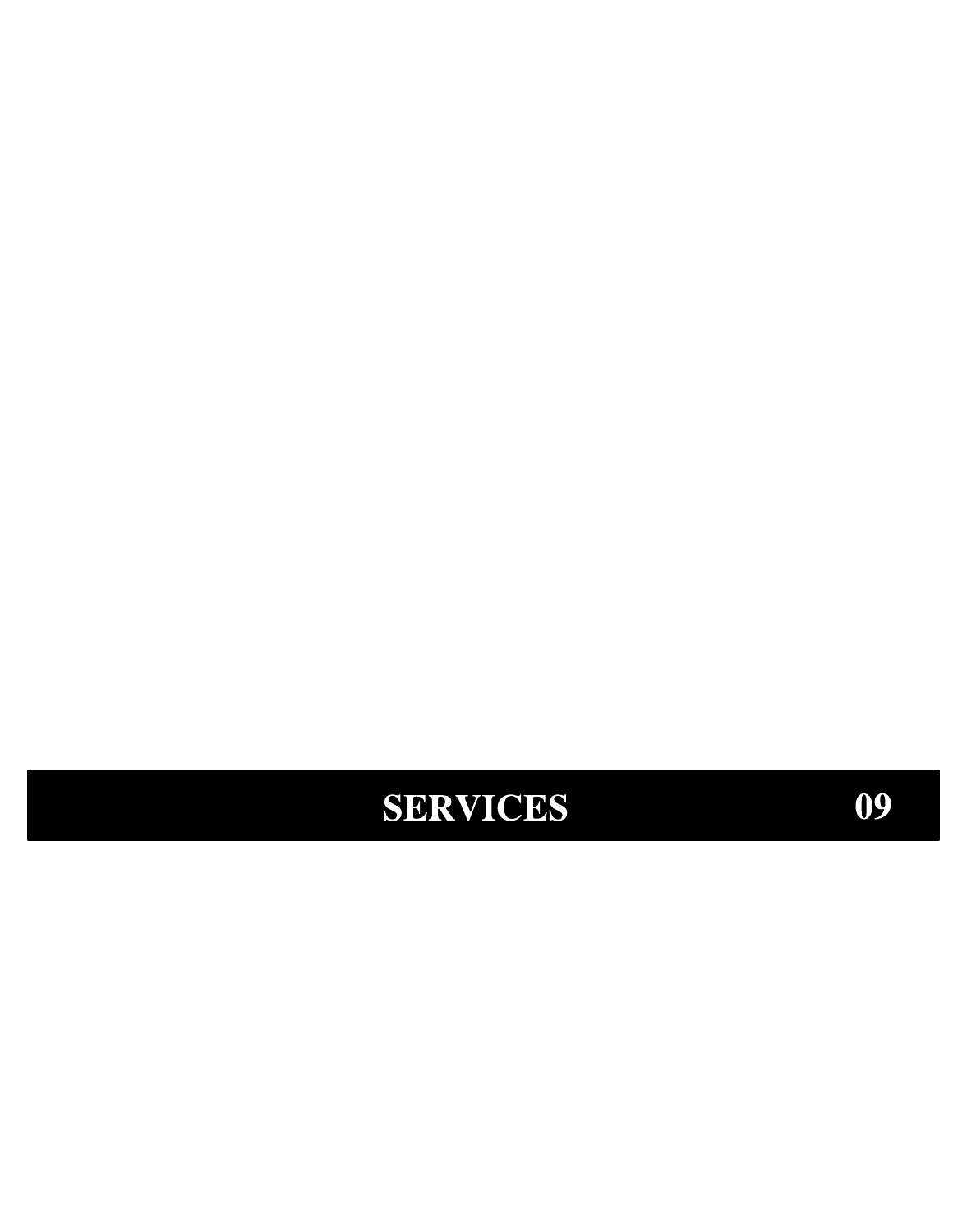

# **SERVICES** TABLE OF CONTENTS

| FLYING SERVICE - #2 TRIPLEX AND SMALLER - PARALLEL LASHED OR |  |
|--------------------------------------------------------------|--|
|                                                              |  |
|                                                              |  |
|                                                              |  |
|                                                              |  |
|                                                              |  |
|                                                              |  |
|                                                              |  |
|                                                              |  |
|                                                              |  |
|                                                              |  |
|                                                              |  |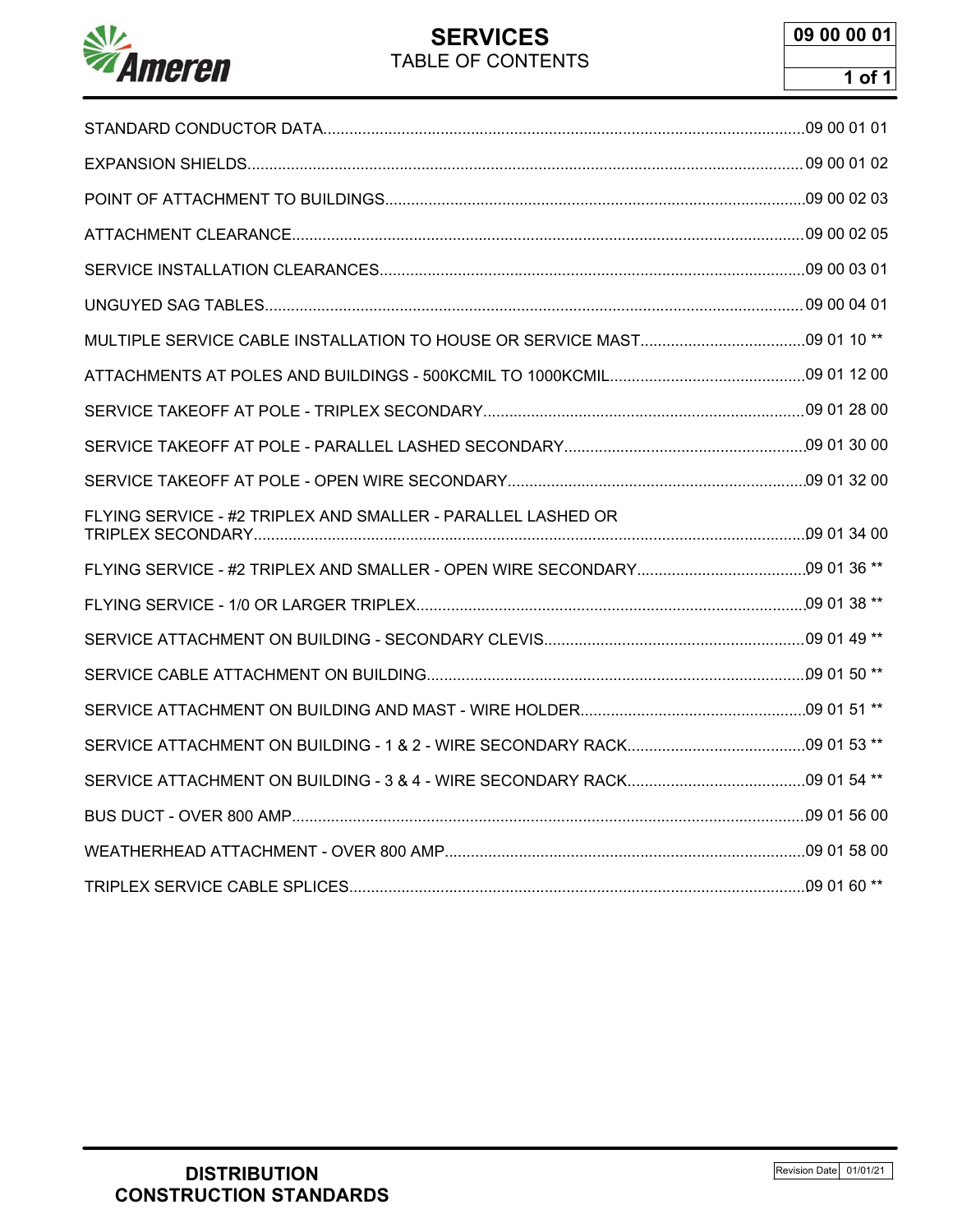

**1 of 1**

This standard covers standard conductor sizes, respective stock codes, and ampacities.

| Table 1 - Triplex Cable |                  |           |              |                      |        |        |
|-------------------------|------------------|-----------|--------------|----------------------|--------|--------|
| Insul. Cond.            | Messenger        | Stock #   | Dia. $(in.)$ | Wt. $(\#/\text{ft})$ | Summer | Winter |
| #2 AA - 7 Str.          | #2 AA - 7 Str.   | 18 05 040 | 0.77         | .241                 | 150    | 195    |
| $1/0$ AA - Str.         | 1/0 AA - 19 Str. | 18 05 044 | 1.00         | .381                 | 205    | 265    |
| 4/0 AA - 19 Str.        | 4/0 AA - 19 Str. | 18 05 064 | 1.31         | .719                 | 315    | 410    |

| Table 2 - Quadruplex Cable |                    |           |            |                      |        |        |
|----------------------------|--------------------|-----------|------------|----------------------|--------|--------|
| Insul. Cond.               | Messenger          | Stock #   | Dia. (in.) | Wt. $(\#/\text{ft})$ | Summer | Winter |
| 1/0 A.A. - 19 Str.         | 1/0 A.A. - 7 Str.  | 18 05 104 | 1.09       | 0.644                | 180    | 235    |
| 4/0 A.A. - 19 Str.         | 4/0 A.A. - 19 Str. | 18 05 105 | 1.47       | ∣.099                | 275    | 360    |

#### CONSTRUCTION NOTE(s):

- 1. Triplex cable shall be used for all new 3 wire service drop installations where its current rating is adequate and the voltage is less than 300 volts. Quadruplex cable should only be used on 4-wire services. Where the ratings of triplex and quadruplex cables are exceeded, open wire services shall be installed using covered conductors tabulated in DCS **Section 7.** These conductors may also be used for repair and maintenance of existing open wire services.
- 2. #2 Triplex shall be used for most 200 Amp services. #1/0 and larger triplex and quadruplex are primarily for commercial or industrial customer where larger capacity is needed.
- 3. Triplex cable should not be used on 480 volt service. It is rated 600 volts phase to phase, not phase to ground. Quardruplex cable can be used for 277/480 volt service, but not for 480 volt, 3 wire service since the bare messenger must be grounded by NESC.
- 4. All connections of services to customer's service wires shall be adequately arranged to prevent moisture entrance at the weatherhead. Preferable construction is for the weatherhead to be above the service wire connections with a drip loop in the latter. For services larger than residential and small commercial, see DCS **09 01 12 00**.
- 5. Tree guards should be used on original installations of triplex service cables where the cables go through trees or where trees have become a problem since the original installation. These 2 piece plastic tree guards are stocked for #4 (Stock #25 54 047), #2 (Stock #25 54 048) and #1/0 (Stock #25 54 049) triplex cable. The tree guard for #4 triplex (Stock #25 54 047) may be used for #6 duplex cable if the ends of the guard are securely taped to the cable.

| <b>DISTRIBUTION</b>           |
|-------------------------------|
| <b>CONSTRUCTION STANDARDS</b> |

| <b>REV</b> | DATE     | <b>ENG</b> | <b>DESCRIPTION</b>                                               |
|------------|----------|------------|------------------------------------------------------------------|
| 12         | 01/01/21 |            | I WYW I Moved Expansion Shields data to new standard 09 00 01 02 |
|            | 02/06/08 | DCG        |                                                                  |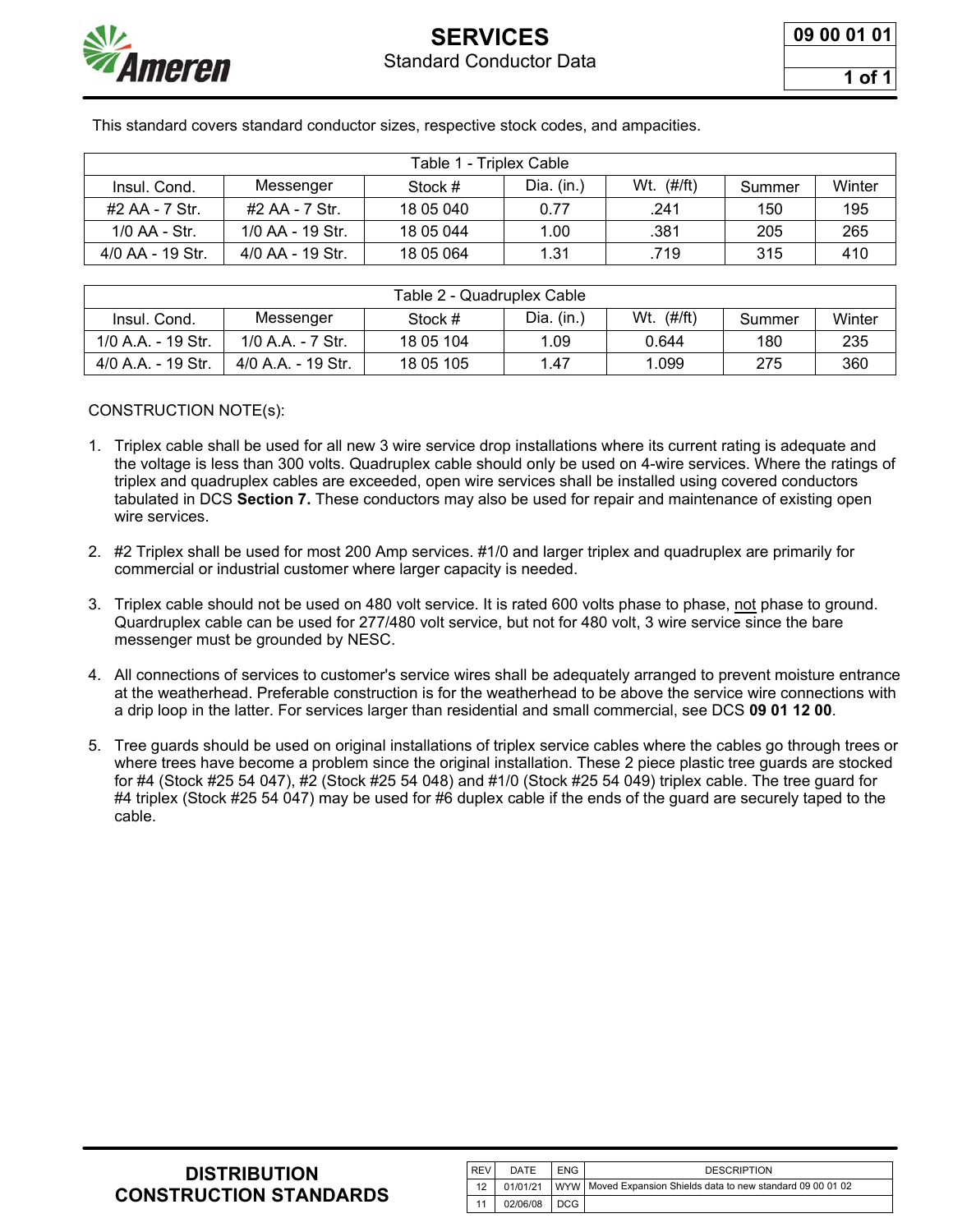

# **SERVICES** Expansion Shields

**09 00 01 02**

**1 of 2**

|       | Table 1 - Standard Expansion Shields Stock Codes and Working Loads |                             |
|-------|--------------------------------------------------------------------|-----------------------------|
|       |                                                                    |                             |
|       | <b>Expansion Shield</b>                                            | Safe Working Load (Tension) |
| Size  | Stock #                                                            | In Lbs                      |
| 1/4"  | 21 51 009                                                          | 175 (with lag screw)        |
| 1/4"  | 21 51 010                                                          | 300 (with machine bolt)     |
| 5/16" | 21 51 181                                                          | 350 (with lag screw)        |
| 3/8"  | 21 51 055                                                          | 350 (with lag screw)        |
| 3/8"  | 21 51 016                                                          | 865 (with machine bolt)     |
| 1/2"  | 21 51 017                                                          | 920 (with lag screw)        |
| 1/2"  | 21 51 018                                                          | 1370 (with machine bolt)    |
| 5/8"  | 21 51 019                                                          | 2430 (with machine bolt)    |

| Table 2 - Expansion Shields Used for House Knob |           |            |                                                     |                    |                              |
|-------------------------------------------------|-----------|------------|-----------------------------------------------------|--------------------|------------------------------|
| <b>Expansion Shield</b>                         |           | Drill Size | Exp. Shield Used With Wood Screw Type<br>Wireholder |                    | Application                  |
| Size                                            | Stock #   |            | Screw Size                                          | Wireholder Stock # | Used to attach wireholder    |
| 3/8"                                            | 21 51 055 | 5/8"       | #22 x 2-1/4" Woodscrew                              | 23 06 077          | insulators to masonry walls. |

| Table 3 - Expansion Shields for Wood or Lag Screws |                         |            |                 |                    |                                                                |                                     |  |
|----------------------------------------------------|-------------------------|------------|-----------------|--------------------|----------------------------------------------------------------|-------------------------------------|--|
|                                                    | <b>Expansion Shield</b> |            |                 |                    | Exp. Shield Used With                                          |                                     |  |
|                                                    | Size<br>Stock #         | Drill Size |                 | <b>Brass Screw</b> |                                                                | Lag                                 |  |
|                                                    |                         |            | Size            | Stock #            | Size                                                           | Stock #                             |  |
| 1/4"                                               | 21 51 009               | 1/2"       | $#14 \times 2"$ | 21 71 022          | $1/4" \times 2"$<br>$1/4" \times 2 - 1/2"$<br>$1/4" \times 4"$ | 21 65 017<br>21 65 018<br>23 60 002 |  |

|                         | Table 4 - Expansion Shields for Machine Bolts |       |                                   |              |                                                                                                                       |  |  |
|-------------------------|-----------------------------------------------|-------|-----------------------------------|--------------|-----------------------------------------------------------------------------------------------------------------------|--|--|
| <b>Expansion Shield</b> |                                               | Drill | <b>Expansion Shield Used With</b> |              | Application                                                                                                           |  |  |
| Size                    | Stock #                                       | Size  | <b>Bolt Size</b>                  | Bolt Stock # |                                                                                                                       |  |  |
| 3/8"                    | 21 51 016                                     | 5/8"  | $3/8" \times 3"$                  | 23 52 194    | Fastening clevises deadending up to #4<br>AWG services inclusive. Up to 750 kcmil<br>on brackets along masonry walls. |  |  |
| 1/2"                    | 21 51 018                                     | 7/8"  | $1/2" \times 4"$                  | 23 52 034    | Fastening clevises deadending up to #2<br>to 4/0 AWG services inclusive                                               |  |  |
| 5/8"                    | 21 51 019                                     | 1"    | $5/8" \times 4"$                  | 23 52 200    | Fastening clevises, deadending 500<br>kcmil and 750 kcmil services and network<br>cable brackets on masonry walls.    |  |  |

| <b>REV</b> | DATE     | <b>ENG</b> | <b>DESCRIPTION</b>                    |
|------------|----------|------------|---------------------------------------|
|            | 01/01/21 |            | WYW   Data moved from DCS 09 00 01 01 |
|            | xx/xx/xx | <b>XXX</b> |                                       |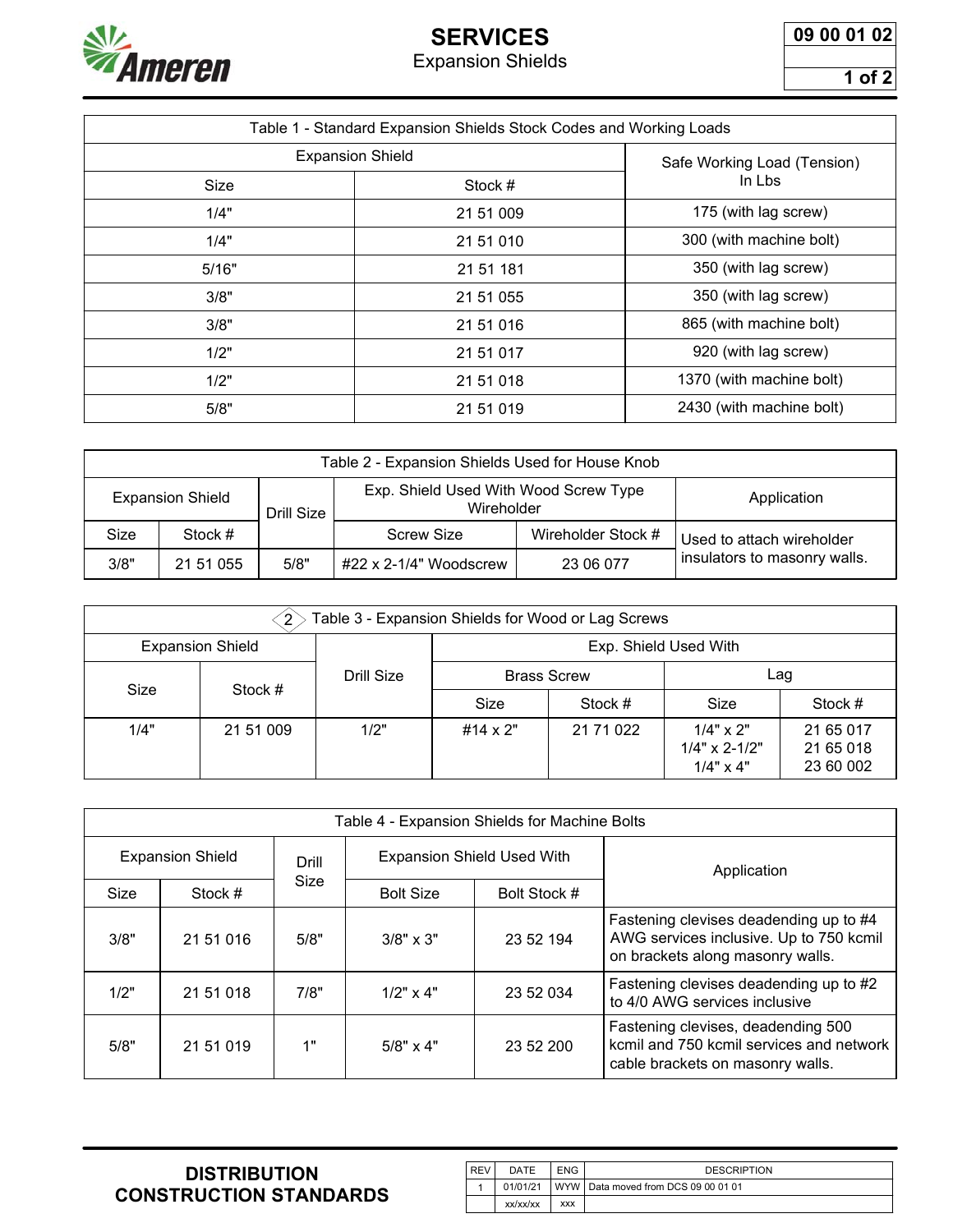

**09 00 01 02**

**2 of 2**

#### CONSTRUCTION NOTE(s):

- 1. Safe working loads given are for a good installation in a good grade of masonry. For expansion shields used with machine bolts (normally used for the heavier loads) this means placing the shield in brick or concrete or if a brick seam is used, it shall be narrow and preferably filled with a cement mortar.
- $(2)$ . The expansion shield shown in Table 3 is for use with wood screws and lag screws. This assembly is normally used to attach service entrance cable, corner brackets and service entrance boxes to masonry walls. The length of the lag screw used will depend on the condition of the masonry and how deep the shield is set in the wall. The #14 x 2" screw shown is also used to fasten meter, meter enclosures, service entrance cable, etc. to wood frame building. In masonry this screw with shield is convenient to use and provides good holding power in sound masonry walls for light loads.

| <b>REV</b> | DATE     | <b>ENG</b> | <b>DESCRIPTION</b>                  |
|------------|----------|------------|-------------------------------------|
|            | 01/01/21 |            | WYW Data moved from DCS 09 00 01 01 |
|            | xx/xx/xx | <b>XXX</b> |                                     |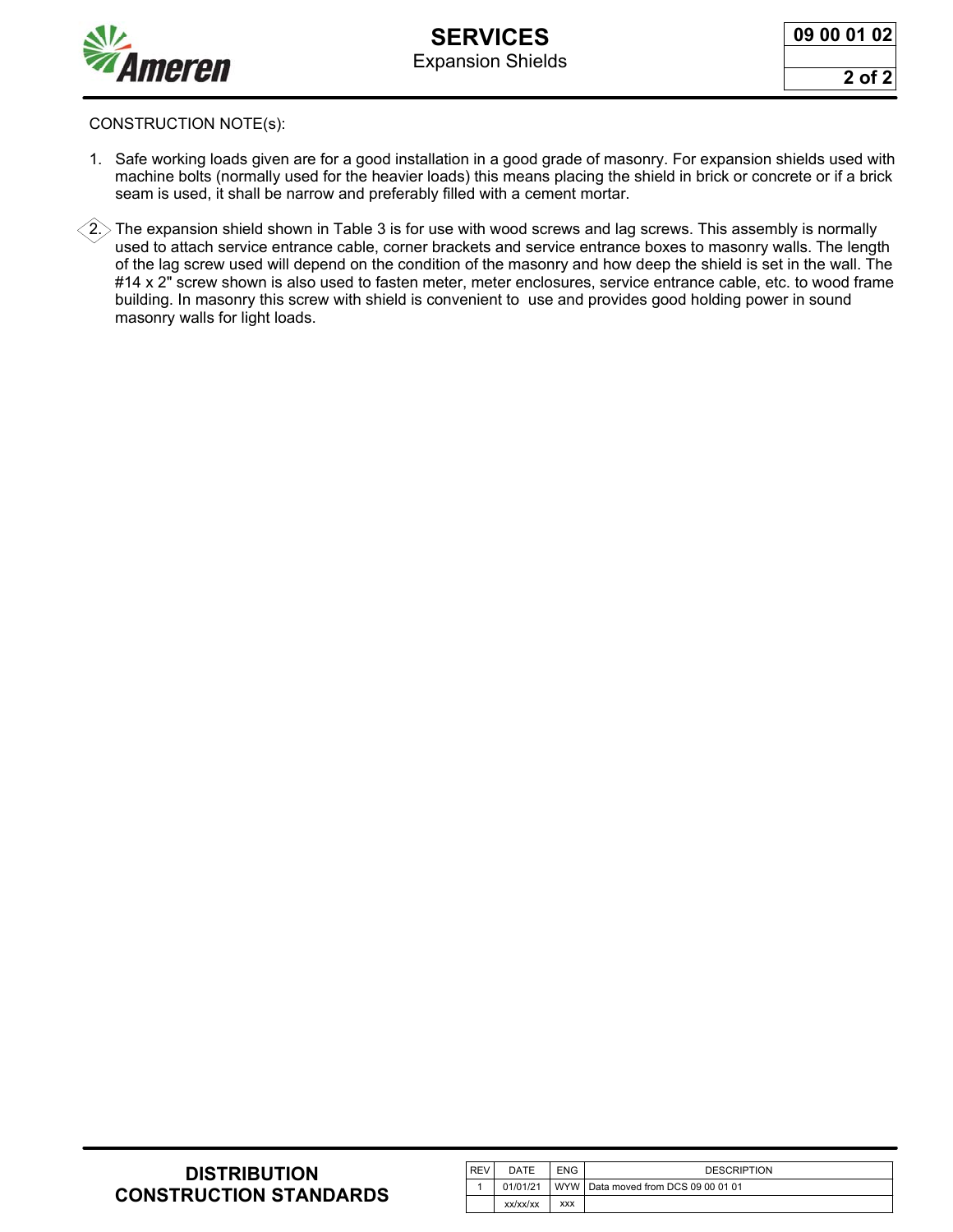



Frame-Composition Shingle or Brick Veneer Construction



Brick or Solid Masonry Construction

**ITEM DESCRIPTION Acceptable/Un-acceptable Point of Attachment** A Building Studs Acceptable B | Mortar Joints Acceptable | Acceptable C Outside Trim Board Attachment allowed only if adequately reinforced D | Inside Trim Board (Brick Building) | Attachment allowed only if adequately reinforced E Soffit Board **Attachment allowed only if adequately reinforced** F Fascia Board Vn-Acceptable G Fire Walls, Parapet Walls or Chimneys | Un-Acceptable

| <b>REV</b> | DATE     | <b>ENG</b> | <b>DESCRIPTION</b>                                             |
|------------|----------|------------|----------------------------------------------------------------|
|            |          |            | 01/01/21   WYW   Updated drawing and created description table |
|            | 09/26/11 | DCG        |                                                                |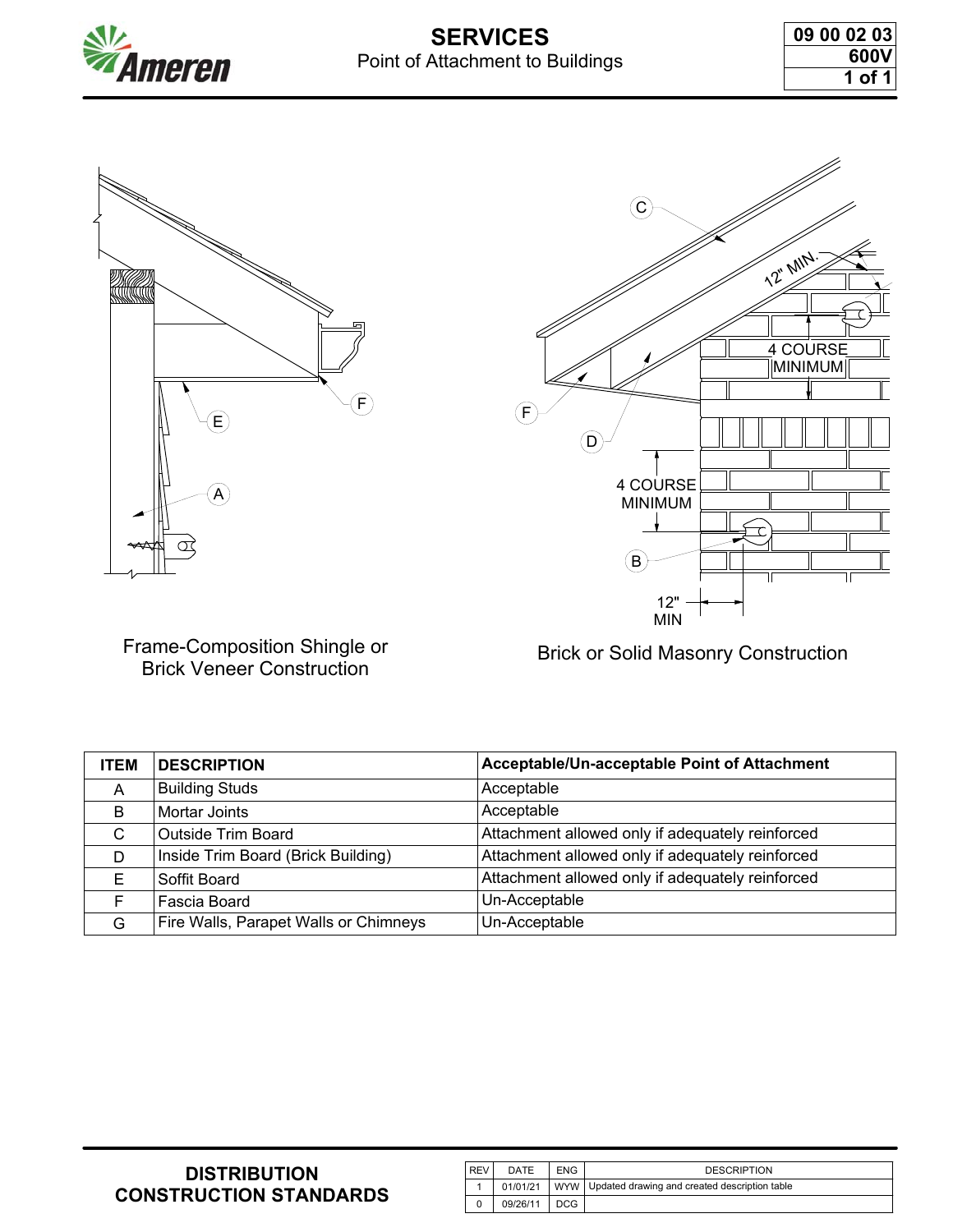

# **SERVICES** Attachment Clearances

**09 00 02 05 600V 1 of 2**



#### CONSTRUCTION NOTE(s):

- 1. $>$  The first point of attachment for new electric service shall be in shaded spaces not less than 12' nor more than 18' above ground. It maybe necessary to attach services higher in order to meet minimum ground clearances on DCS 09 00 03 01. Existing services may be reconductored to the original clearance or a minimum of 10' above ground. A service mast may be used if necessary to obtain the minimum clearances.
- 2. The customer's service outlet not be located above 18', but it may be necessary to attach services higher than 18' to meet the minimum ground clearances on DCS **09 00 03 01.**
- 3. Triplex cable or separate open wire service busses on buildings shall be placed in the spaces shown shaded.
- 4. Service conductors passing by doors, porches, fire escapes or similar locations, shall have a clearance of not less than 36 inches. Service conductors passing by windows shall have a clearance of not less than 36 inches.
- 5. Where the form of the building will not permit triplex cable or open wire service busses from the point of attachment to the service outlets, service entrance cable may be used for runs up to 15'. For runs in excess of 15', the information must be submitted to Ameren project contact and must be approved by the appropriate Supervising Engineer before the project. Service entrance cable is only rated for 300 volts.
- 6. When service entrance cable is used, clearances between windows, openings, fire escapes, etc, and the service attachment or the service busses on the building may be reduced to 6 inches. This is a preferred minimum which may however be reduced if necessary.
- 7. Service conductors shall not be installed beneath openings through which materials may be moved, such as openings in farm and commercial buildings. Overhead wires shall not be run such that they obstruct entrance to these building openings.

| <b>DISTRIBUTION</b>           |
|-------------------------------|
| <b>CONSTRUCTION STANDARDS</b> |

| <b>REV</b> | DATE     | <b>ENG</b> | <b>DESCRIPTION</b>                                |
|------------|----------|------------|---------------------------------------------------|
| 2          | 01/01/21 |            | WYW Revised note 1 and combined w/DCS 09 00 02 06 |
|            | 10/06/11 | DCG.       |                                                   |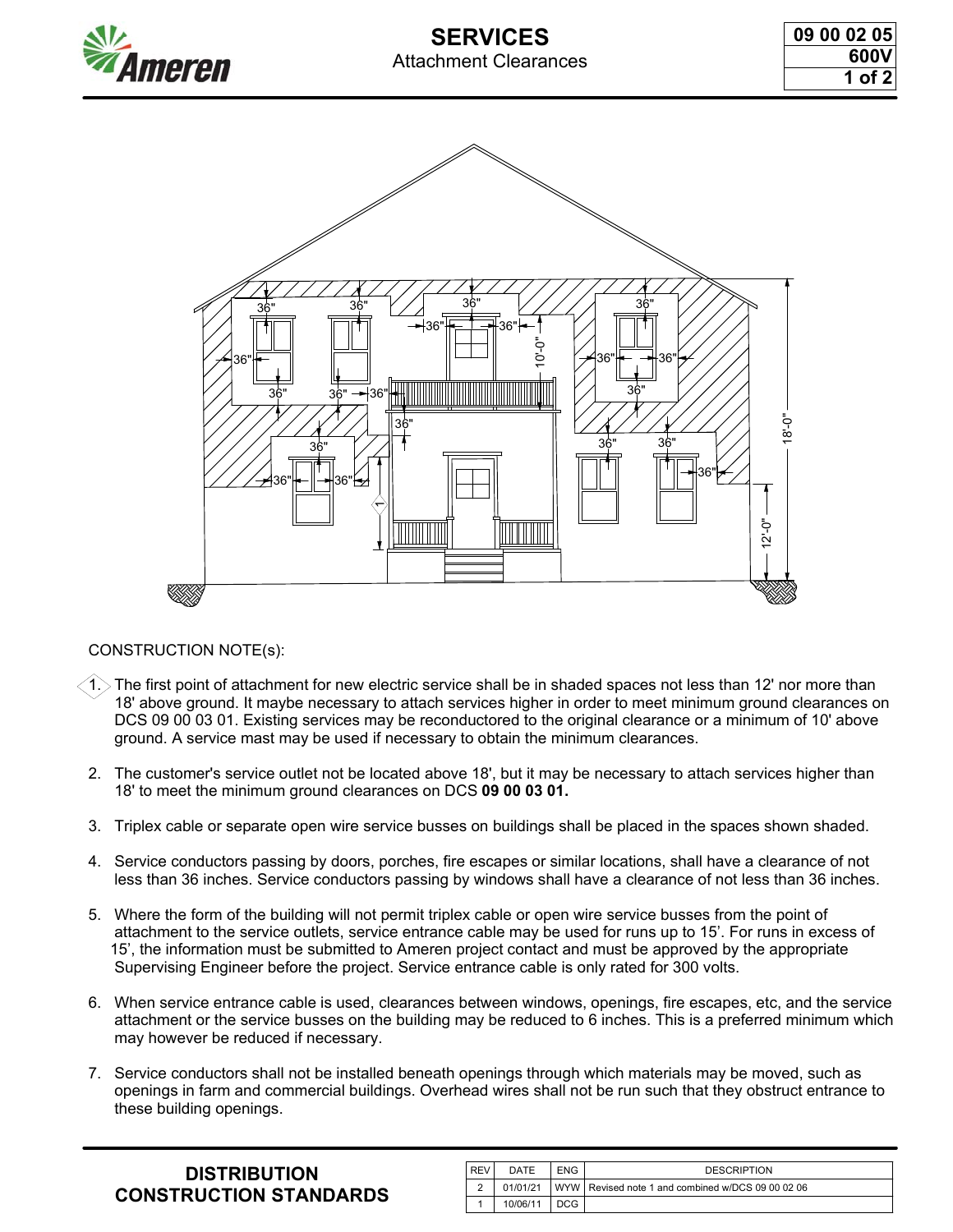

8. In some instances the first set of wire attachments cannot be located in an acceptable space which will permit either direct connection or extension of a triplex cable or open wire bus to the service outlet. Examples of this are inadequate ground clearances in the service span, building materials that preclude fastenings being placed on them, load center being so placed that the service entrance location is confined to a specific part of the building, etc.

 In these cases, the use of Service Entrance Cable is permitted from the first point of attachment to the service entrance. Service Entrance Cable is only rated for 300 volt services

9. On existing services when the customer has not changed the original service entrance facilities, the service wires maybe replaced at the original clearances. If the customer has installed a new service entrance, then the new facilities and service wires must comply with the current requirements.

| <b>REV</b> | DATE     | <b>ENG</b> | <b>DESCRIPTION</b>                                |
|------------|----------|------------|---------------------------------------------------|
| ົ          | 01/01/21 |            | WYW Revised note 1 and combined w/DCS 09 00 02 06 |
|            | 10/06/11 | DCG.       |                                                   |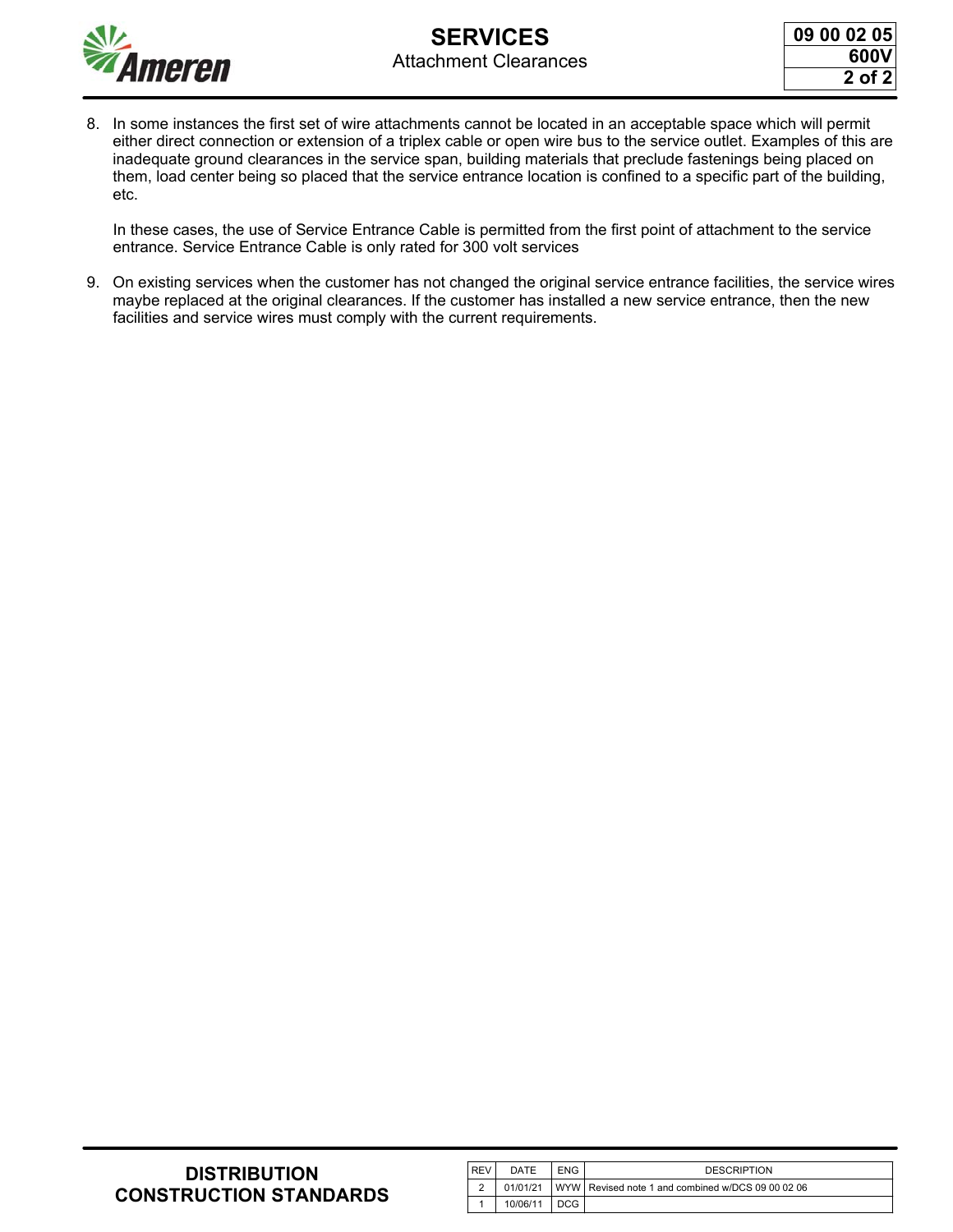



DESIGN NOTE(s):

Over Ground (per 2017 NESC 232)

 $>$  12 ft. (triplex) or 12.5 ft. (open wire) over spaces and ways subject to pedestrian or restricted traffic only (no vehicles over 8 ft. high).

 EXCEPTION: Where height of a residential building does not allow these clearances, clearance may be reduced to 10 ft. at the drip loop or service drop for triplex cable limited to 150 volts to ground or 10.5 ft. for open wire limited to 300 volts to ground.

 $>$  16 ft. (triplex) or 16.5 ft. (open wire) over driveways, parking lots and alleys.

EXCEPTION: Where height of a residential building does not allow these clearances, clearance may be reduced to 12 ft. for triplex service limited to 150 volts to ground or 12.5 ft. for open wire limited to 300 volts to ground.

 $>$  16 ft. (triplex) or 16.5 ft. (open wire) over roads, streets, alleys, non-residential driveways, parking lots and other areas subject to truck traffic.

 EXCEPTION: Services over state and federal commercial highways shall be no less than 18 ft. Services over Illinois limited access highways shall be no less than 20 ft.

Over Roofs (includes Parking Garages) (per 2017 NESC 234C)

4. Clearances from highest point in roof shall not be less than:

- A. 3.5 ft. (triplex) or 10.5 ft. (open wire) over roofs not accessible to pedestrians (see note 9).
- B. 11 ft. (triplex) or 11.5 ft. (open wire) over roofs accessible to pedestrians.
- C. 11 ft. (triplex) or 11.5 ft. (open wire) over roofs accessible to vehicles but not truck traffic.
- D. 16 ft. (triplex) or 16.5 ft. (open wire) over roofs accessible to truck traffic.

| <b>DISTRIBUTION</b>           |  |  |  |  |  |
|-------------------------------|--|--|--|--|--|
| <b>CONSTRUCTION STANDARDS</b> |  |  |  |  |  |

| <b>REV</b> | DATE     | <b>ENG</b> | <b>DESCRIPTION</b>                                                        |
|------------|----------|------------|---------------------------------------------------------------------------|
|            |          |            | 01/01/21   WYW   Removed Fig 1, renumbered drawing and re-formatted notes |
| 6          | 04/01/19 | l wyw l    |                                                                           |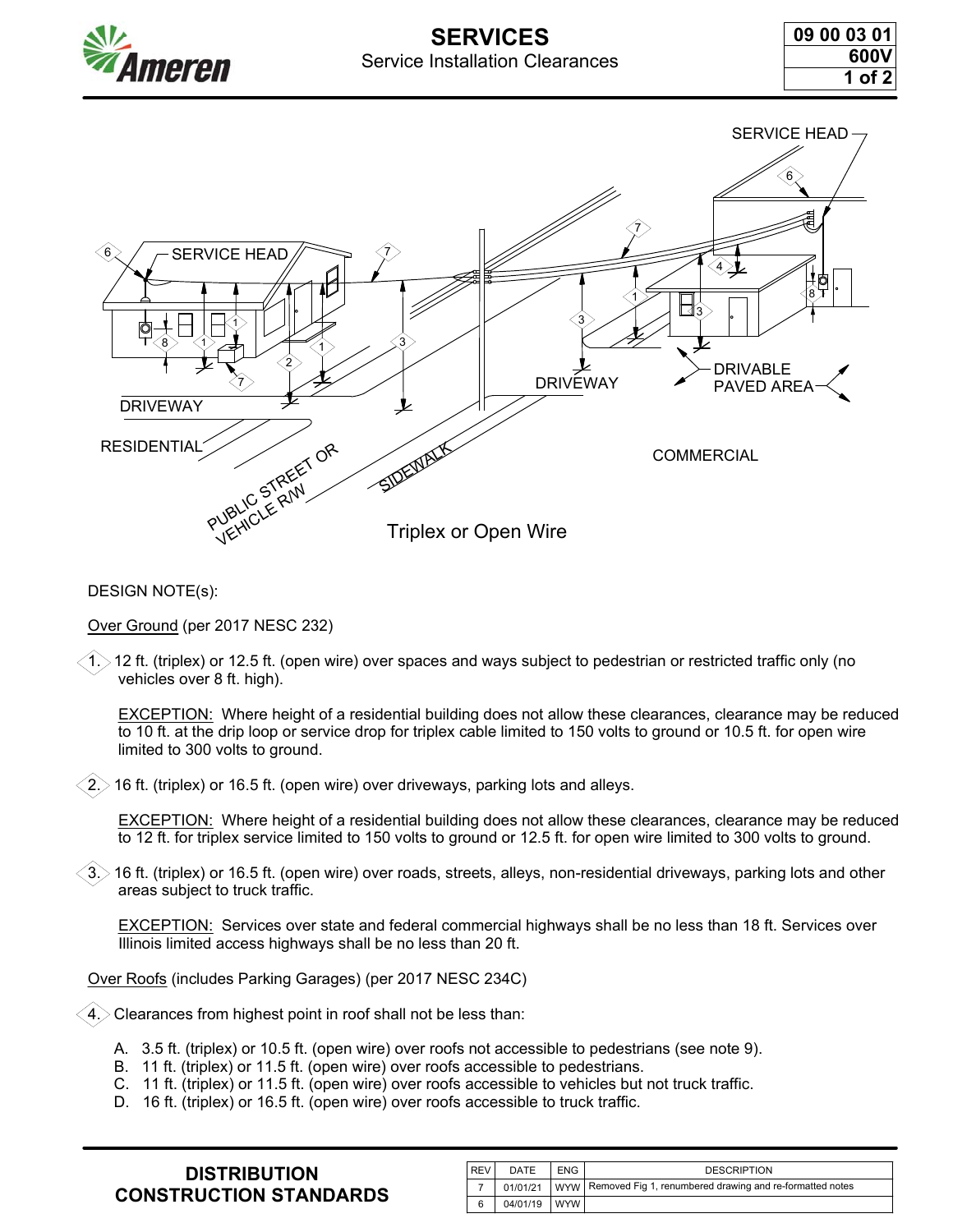

#### EXCEPTIONS:

- A. For services attached to a building (including drip loops) and where voltage between conductors does not exceed 300 volts on a non-accessible roof, a reduction in clearance over the roof is permitted as follows:
	- I. 3 feet
	- II. 18 inches within 6 feet of and terminated at a through the roof raceway or approved support located not more than 4 feet from the edge of roof.

 $\lesssim$  Any equipment housing including air conditioning, platform or projection which a person might stand on.

Service mast or bracket attachment or upright of adequate size and height to support services required.

7. Normally triplex conductors, but may also be separate conductors as shown for commercial services.

 $(8)$  Meter height is 3-0" to 5'-6" except 6'-6" over walkways less than 3" wide.

 $\gtrsim$  A roof is considered accessible to pedestrians if there is a means of access through a doorway, ramp, stairway, or permanently mounted ladder.

| <b>REV</b> | DATE     | <b>ENG</b> | <b>DESCRIPTION</b>                                                        |
|------------|----------|------------|---------------------------------------------------------------------------|
|            |          |            | 01/01/21   WYW   Removed Fig 1, renumbered drawing and re-formatted notes |
| 6          | 04/01/19 | wyw l      |                                                                           |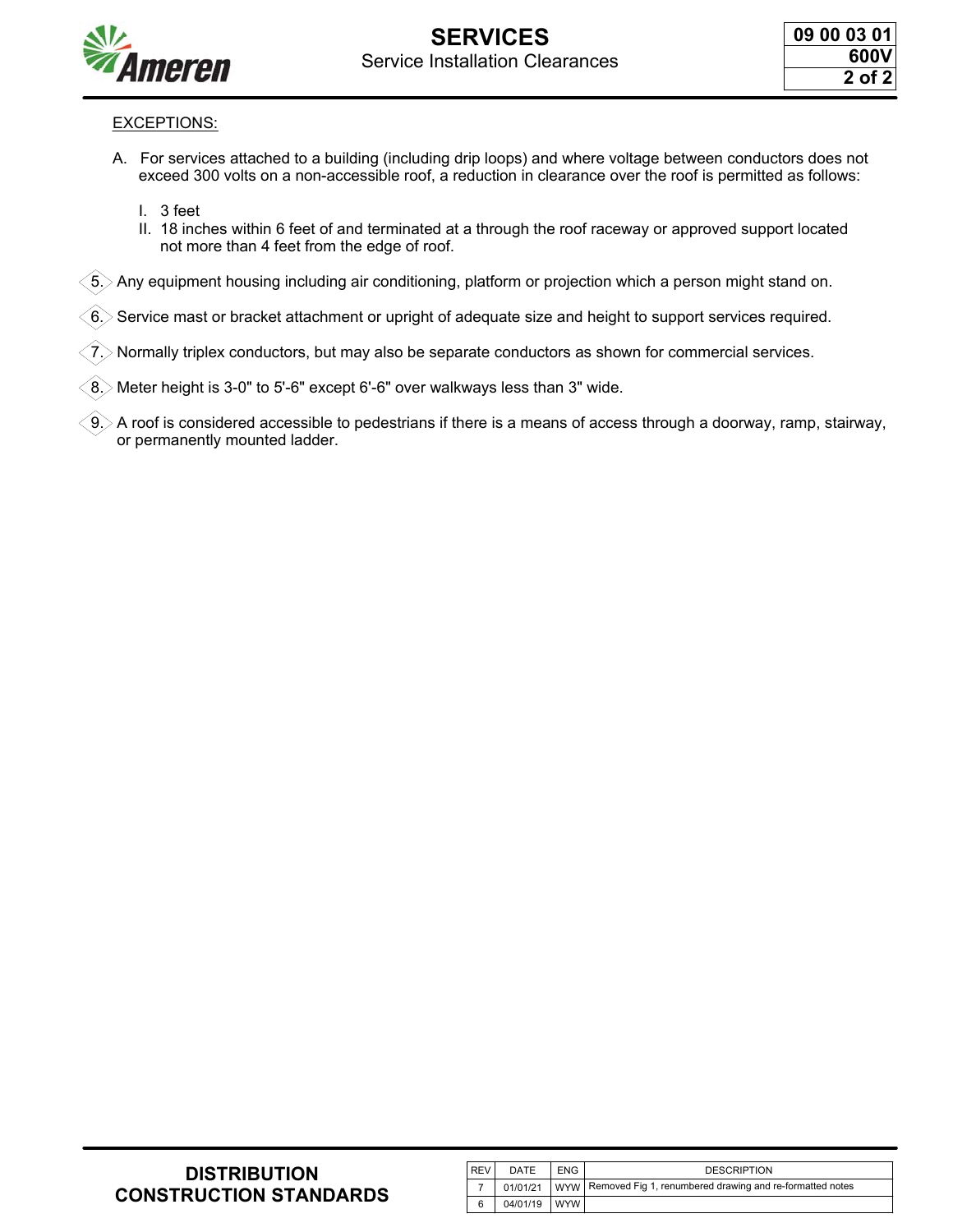

# **SERVICES** Unguyed Sag Tables

| <b>09 00 04 01</b> |        |  |
|--------------------|--------|--|
|                    | 600V   |  |
|                    | 1 of 1 |  |

The table below provides wire sag conditions that will result in 600 lbs. or less tension under NESC heavy loaded conditions. Sag values may be increased to reduce tension provided the minimum L-G clearance specified in DCS **09 00 03 01** is maintained. Sag values are based on an attachment height of 12 feet at the user's facility and 22 feet at the pole (or secondary if service is a flying loop) except where noted. In case of uneven terrain adjustments in the attachments heights may be necessary.

|                                     | <b>Unguyed Sag</b> |                  |    |                        |                                                                  |                                     |
|-------------------------------------|--------------------|------------------|----|------------------------|------------------------------------------------------------------|-------------------------------------|
| Conductor                           | Temperature        |                  |    | Span (ft.) / Sag (in.) |                                                                  |                                     |
|                                     | Deg. F Initial     | 25               | 50 | 75                     | 100                                                              | 125                                 |
| #6 Duplex (w/ #6 ACSR neutral)      | $0 - 32$           | 32               | 65 | 65                     | 63                                                               | 60                                  |
|                                     | $33 - 50$          | 32               | 65 | 66                     | 64                                                               | 62                                  |
|                                     | $51 - 68$          | 32               | 65 | 66                     | 66                                                               | 64                                  |
|                                     | $69 - 85$          | 32               | 65 | 66                     | 66                                                               | 65                                  |
|                                     | 86-100             | 32               | 65 | 67                     | 66                                                               | 65                                  |
| #2 Triplex (w/ 1/0 AAC neutral)     | $0 - 32$           | 27               | 62 | 65                     | 57                                                               | 45                                  |
|                                     | $33 - 50$          | 27               | 62 | 66                     | 59                                                               | 48                                  |
|                                     | $51 - 68$          | 27               | 62 | 66                     | 60                                                               | 49                                  |
|                                     | $69 - 85$          | 27               | 63 | 67                     | 61                                                               | 51                                  |
|                                     | 86-100             | 28               | 63 | 67                     | 62                                                               | 53                                  |
| 1/0 Triplex (w/ 1/0 AAC neutral)    | $0 - 32$           | 36               | 56 | 66                     | 61                                                               | $66\left\langle 4 \right\rangle$    |
|                                     | $33 - 50$          | 36               | 57 | 67                     | 63                                                               | 68 <sup>4</sup>                     |
|                                     | $51 - 68$          | 36               | 57 | 67                     | 64                                                               | $69\left\langle 4 \right\rangle$    |
|                                     | $69 - 85$          | 36               | 57 | 68                     | 65                                                               | $71\left\langle 4 \right\rangle$    |
|                                     | 86-100             | 37               | 58 | 68                     | 66                                                               | $72\&$                              |
| 4/0 Triplex (w/ 4/0 AAC neutral)    | $0 - 32$           | 29               | 69 | 56                     | 62                                                               | $91\textcircled{3}$                 |
|                                     | $33 - 50$          | 29               | 70 | 57                     | 64                                                               | $92 \diamondsuit$                   |
|                                     | $51 - 68$          | 29               | 70 | 57                     | 65                                                               | $93 \diamond 3$                     |
|                                     | $69 - 85$          | 30               | 70 | 58                     | 66                                                               | $94 \diamondsuit$                   |
|                                     | 86-100             | 30               | 70 | 58                     | 66                                                               | $95\textcircled{3}$                 |
| 1/0 Quadruplex (w/ 1/0 AAC neutral) | $0 - 32$           | 8                | 55 | 49                     | 47                                                               | $75\left\langle\right\rangle$       |
|                                     | $33 - 50$          | 9                | 55 | 50                     | 49                                                               | $77\left\langle\right\rangle$       |
|                                     | $51 - 68$          | $\boldsymbol{9}$ | 56 | 51                     | 50                                                               | 78 <sup>6</sup>                     |
|                                     | $69 - 85$          | 10               | 56 | 51                     | 51                                                               | $79\&$                              |
|                                     | 86-100             | 10               | 56 | 52                     | 52                                                               | $80\overline{\diamondsuit}$         |
| 4/0 Quadruplex (w/ 4/0 AAC neutral) | $0 - 32$           | 28               | 54 | 49                     | 67 <sub>5</sub>                                                  | $\textcircled{\scriptsize\circ}$    |
|                                     | $33 - 50$          | 29               | 54 | 50                     | 68 <sub>5</sub>                                                  | $\overline{\textcircled{\tiny 6}}$  |
|                                     | $51 - 68$          | 29               | 55 | 51                     | 69 <sup>6</sup>                                                  | $\textcircled{\scriptsize\diamond}$ |
|                                     | $69 - 85$          | 29               | 55 | 51                     | $70 \textcircled{\scriptsize\textcircled{\scriptsize\textcirc}}$ | $\overline{\textcircled{\tiny 6}}$  |
|                                     | 86-100             | 29               | 55 | 52                     | $71\text{\textcircled{s}}$                                       | $\overline{\langle 6 \rangle}$      |

#### CONSTRUCTION NOTE(s):

- 1. Maximum tension may be less than 600 lbs. when limited by conductor strength or minimum sags.
- 2. Maximum final sag may occur at either NESC heavy loaded conditions or at maximum conductor operating temperature of 90°C (194°F) at which all of these conductors are rated.
- $\langle\widehat{3}\rangle$  Minimum attachment height at pole (or secondary for flying loops): 30 feet.
- $\langle {\hat 4} \rangle$  Minimum attachment height at pole (or secondary for flying loops): 25 feet.
- $\langle \widehat{5} \rangle$  Minimum attachment height at pole (or secondary for flying loops): 26 feet.
- $\langle 6 \rangle$  For spans exceeding those in the table please contact Standards.

| I REV | DATE     | <b>ENG</b> | <b>DESCRIPTION</b>          |
|-------|----------|------------|-----------------------------|
| 5     | 01/01/21 |            | WYW Converted to new format |
|       | 01/17/08 | DCG        |                             |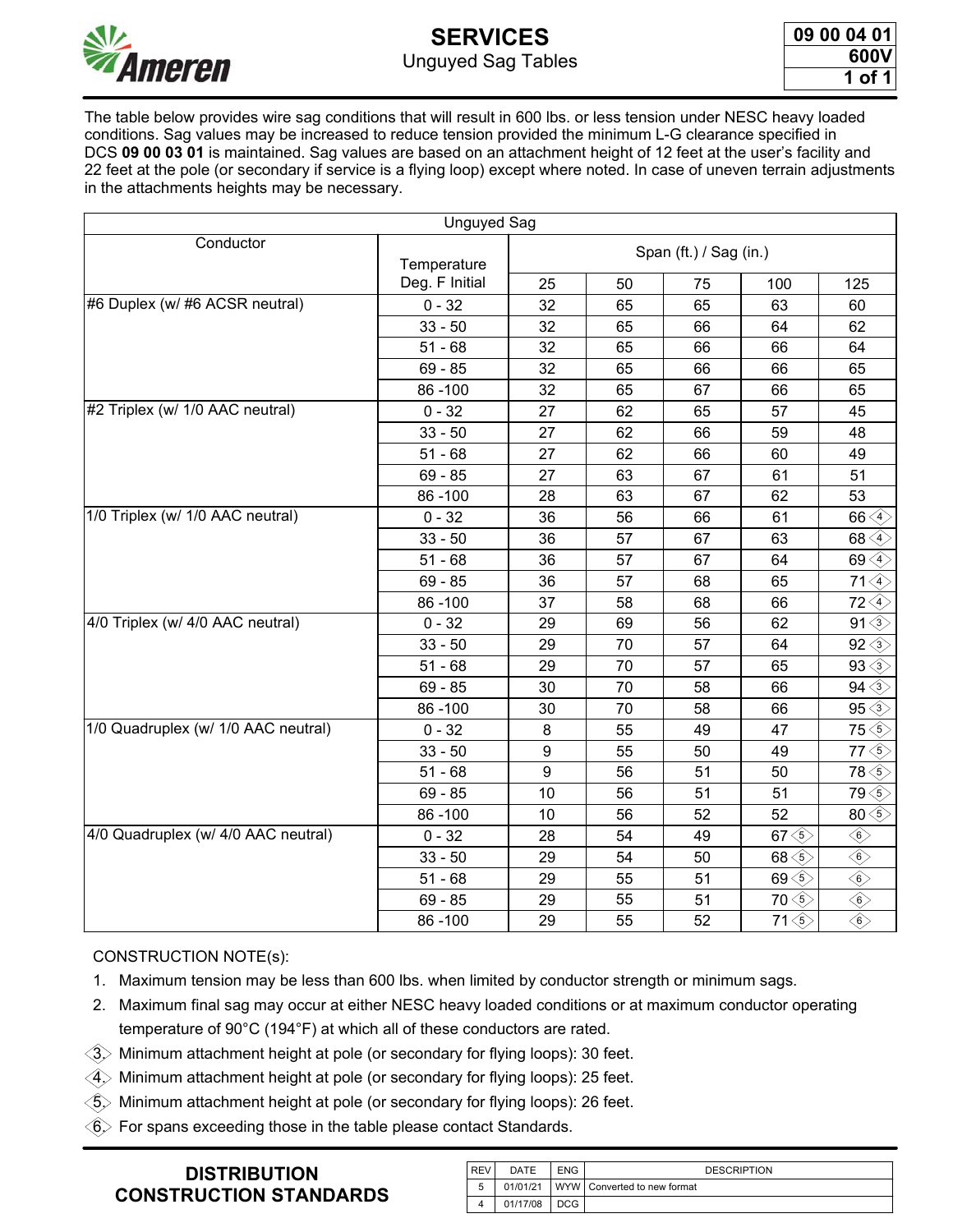



1. For #2, 1/0 and 4/0 Triplex, spans shall not exceed 140 feet.

 $2$ . Use parallel groove clamps on 1/0 and larger services. Do not use insulated sleeves on bare messenger. Use bare sleeves or parallel groove clamps.

 $\langle 3 \rangle$  For 2 wire service, tape house end of the unused lead. Fold back triplex cable and tape securely thereto.

- 4. See DCS **09 00 02 04** for maximum height of service masts.
- 5. See DCS **09 00 04 01** for service sag table and **09 00 03 01** for service clearance chart.

 $\sim$  6. $>$  Use compression sleeve for smaller than 1/0 conductor. The available compression sleeves are shown as below: a. Stock #17 60 403 for #2 str to #2 str insulated (red/red)

- b. Stock #17 60 406 for #2 str to #4 str insulated (red/orange)
- c. Stock #17 60 404 for #2 solid to #4 str, non-insulated (orange/orange)

|                      | <b>ITEM</b> | STK / DCS # | <b>DESCRIPTION</b>             | 09 01 10 ** | 02 | 03 | 04             | 05 | 07 |
|----------------------|-------------|-------------|--------------------------------|-------------|----|----|----------------|----|----|
|                      |             | 17 51 123   | Clamp, DE, #2 Triplex          |             | 2  |    |                |    |    |
|                      | A           | 17 51 125   | Clamp, DE, 1/0 Triplex & Quad. |             | -  | 2  |                | 2  |    |
|                      |             | 17 51 144   | Clamp, DE, 4/0 Triplex & Quad. |             |    |    | $\overline{2}$ |    | 2  |
|                      | B           | 25 53 078   | Tape, Plastic 1-1/2"           |             | 1  |    |                | 4  | и  |
| $2,6$ $@$            | C           | 07 00 25 00 | Clamp, Parallel Groove         |             | 6  | 6  | 6              | 8  | 8  |
| $^{\textregistered}$ | D           | 09 01 51 ** | Service Attachment             |             | 1  | ◢  |                |    | 4  |
|                      |             | 18 05 040   | Cable, Triplex, #2             |             | #  |    |                |    |    |
|                      |             | 18 05 044   | Cable, Triplex, 1/0            |             | -  | #  |                |    |    |
| @                    | E           | 18 05 064   | Cable, Triplex, 4/0            |             | -  |    | #              |    |    |
|                      |             | 18 05 104   | Cable, Quadplx., 1/0           |             | -  |    |                | #  |    |
|                      |             | 18 05 105   | Cable, Quadplx., 4/0           |             |    |    |                |    | #  |

| . REV | DATE     | <b>ENG</b> | <b>DESCRIPTION</b>                          |
|-------|----------|------------|---------------------------------------------|
| 8     | 01/01/21 |            | WYW   Converted to new format; Added note 6 |
|       | 12/27/11 | DCG        |                                             |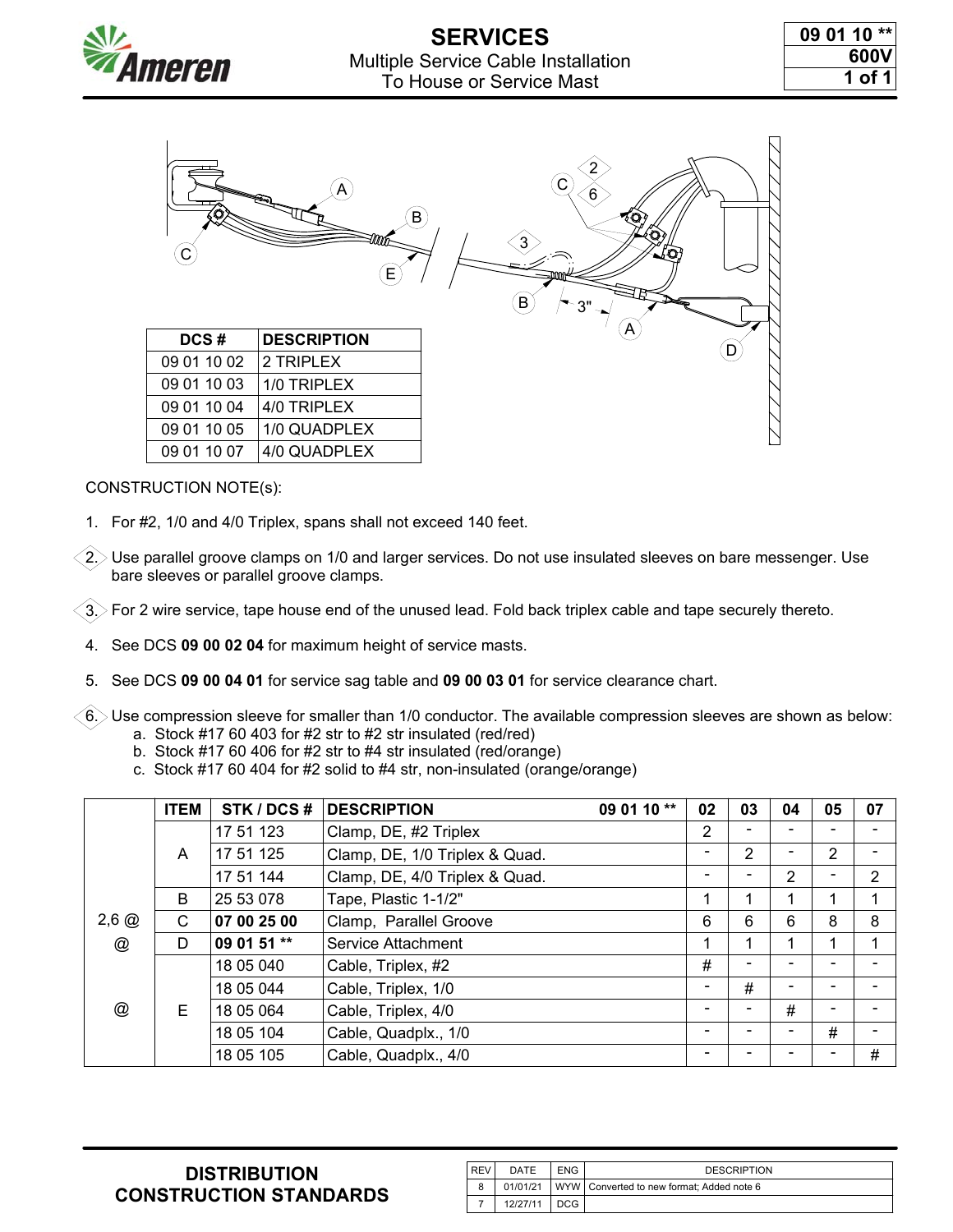

# **SERVICES** Attachments At Poles and Buildings 500 kcmil to 1000 kcmil

| 09 01 12 00 |
|-------------|
| 600V        |
| 1 of 1 l    |

 $\overline{1}$ 

|                         | A<br>П<br>TO TRANSFORMER | OR SECONDARY BUS |                    | $\bigcirc$<br>$\Box$<br><b>BUILDING WAL</b> |
|-------------------------|--------------------------|------------------|--------------------|---------------------------------------------|
|                         | <b>Bending Radius</b>    |                  |                    |                                             |
| Wire Size               | Min. Dia. "X"            | Min. "Y"         |                    |                                             |
| 500 kcmil               | 15"                      | 18"              |                    | <b>SERVICE</b>                              |
| 750 kcmil<br>1000 kcmil | 17"<br>19"               | 18"<br>24"       | $8"$               |                                             |
|                         |                          |                  | MIN.<br>"Y"<br>"X" | <b>WEATHER HEAD</b>                         |

#### CONSTRUCTION NOTE(s):

1. Where more convenient, use DCS **08 01 10 \*\*** for heavy services.

|   | <b>ITEM</b> | STK / DCS # | 09 01 12 **<br><b>DESCRIPTION</b>               | 00 |
|---|-------------|-------------|-------------------------------------------------|----|
|   | A           | 06 01 01 01 | <b>Secondary Clevis</b>                         |    |
| @ | B           | 09 01 52 ** | Service Attachment                              |    |
|   |             | 23 18 058   | Grip, Preformed, Poly covered for 500 kcmil Cu  | 2  |
| @ | C           | 23 68 703   | Grip, Preformed, Poly covered for 750 kcmil Cu  | 2  |
|   |             | 23 68 700   | Grip, Preformed, Poly covered for 1000 kcmil Cu | ◠  |

| <b>REV</b> | DATE     | <b>ENG</b> | <b>DESCRIPTION</b>  |
|------------|----------|------------|---------------------|
| 8          | 01/01/21 |            | WYW   Changed title |
|            | 12/27/11 | DCG        |                     |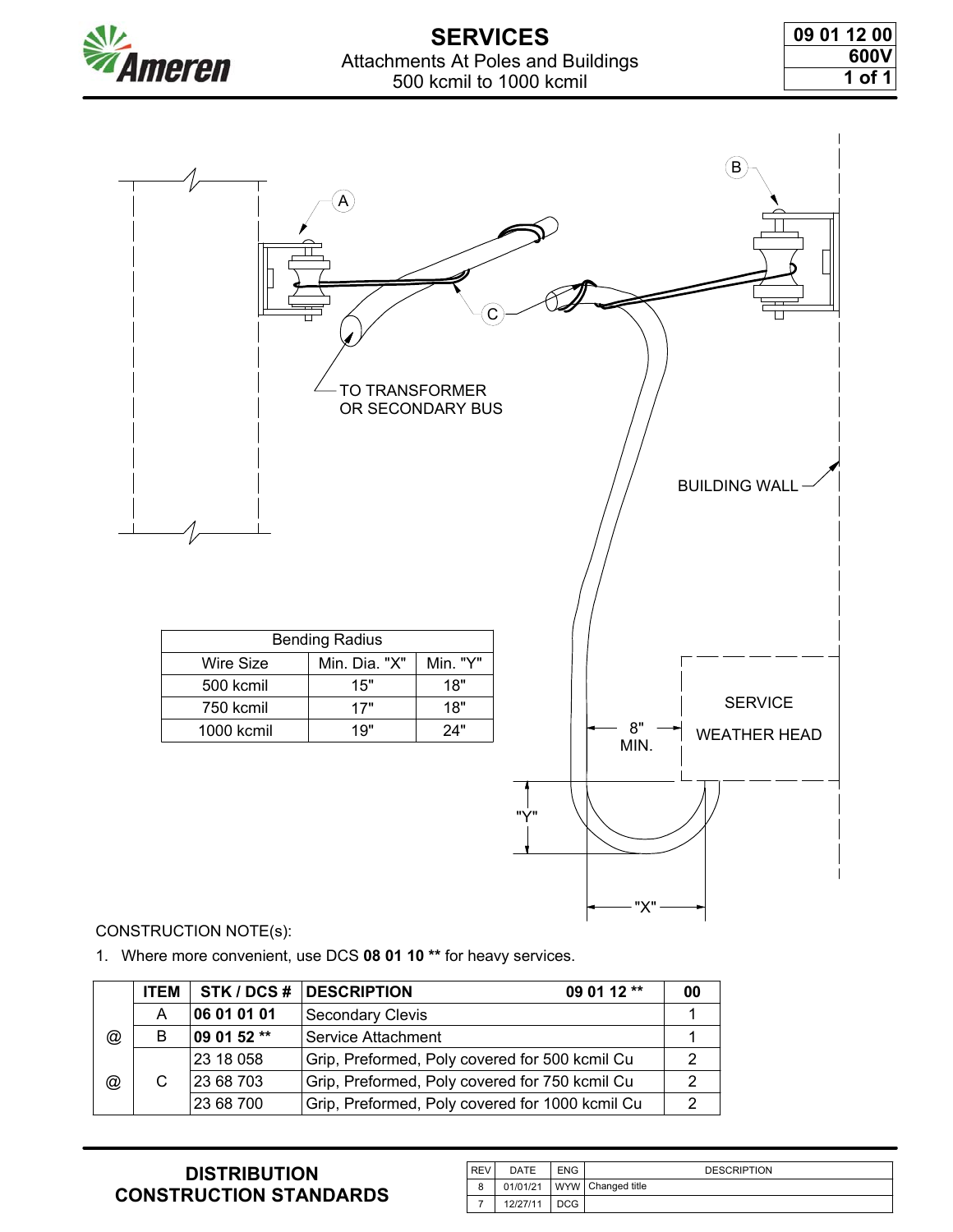



Single Service

CONSTRUCTION NOTE(s):

 $\textcircled{1}$  Insert triplex spacer Stock #23 17 227 between conductors.

 $\widehat{2}$  Attach wedge clamp to the secondary insulator or triplex spacer.

 $\langle {\hat 3} \rangle$  Stagger the location of the connections to allow the connections to contact one another.

| <b>DISTRIBUTION</b>           |
|-------------------------------|
| <b>CONSTRUCTION STANDARDS</b> |

| l REV | DATE     | <b>ENG</b> | <b>DESCRIPTION</b>            |
|-------|----------|------------|-------------------------------|
|       | 01/01/21 |            | WYW   Converted to new format |
| 0     | 10/17/06 | JMW        |                               |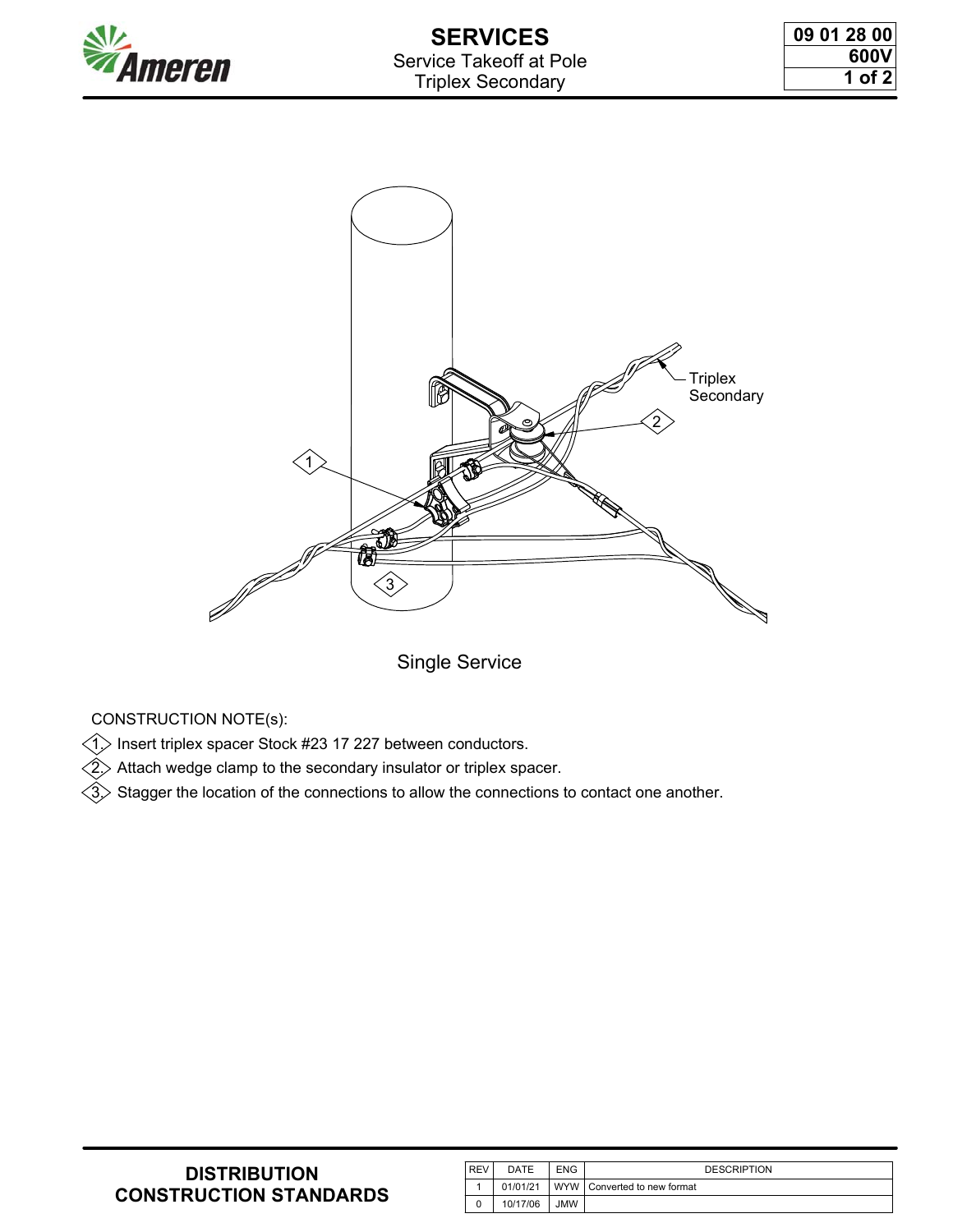

# **SERVICES** Service Takeoff at Pole Triplex Secondary



- $\triangleleft$   $>$  Neutral position on rack should be consistent with operating company practice.
- $\langle\hat{2}\rangle$  Attach wedge clamp for service to the neutral conductor insulator.
- $\langle$ 3 $\rangle$  Use 8 to 10 feet of new 600V wire (obtained from new triplex of same size) for extension to lower phase position or rack.
- $\langle 4 \rangle$  Use non-tension sleeves to splice the new insulated conductors into the triplex secondary (Stock #17 60 418) for 4/0 to 4/0Al.).
- $\textcircled{s}\textcirc$  Bunch same phase wires to form a cable and tape as necessary.
- $\langle 6 \rangle$  When required, use extension bracket on both sides, DCS 06 01 03 \*\*.

| <b>REV</b> | DATE     | <b>ENG</b> | <b>DESCRIPTION</b>            |
|------------|----------|------------|-------------------------------|
|            | 01/01/21 |            | WYW   Converted to new format |
| $\Omega$   | 10/17/06 | <b>JMW</b> |                               |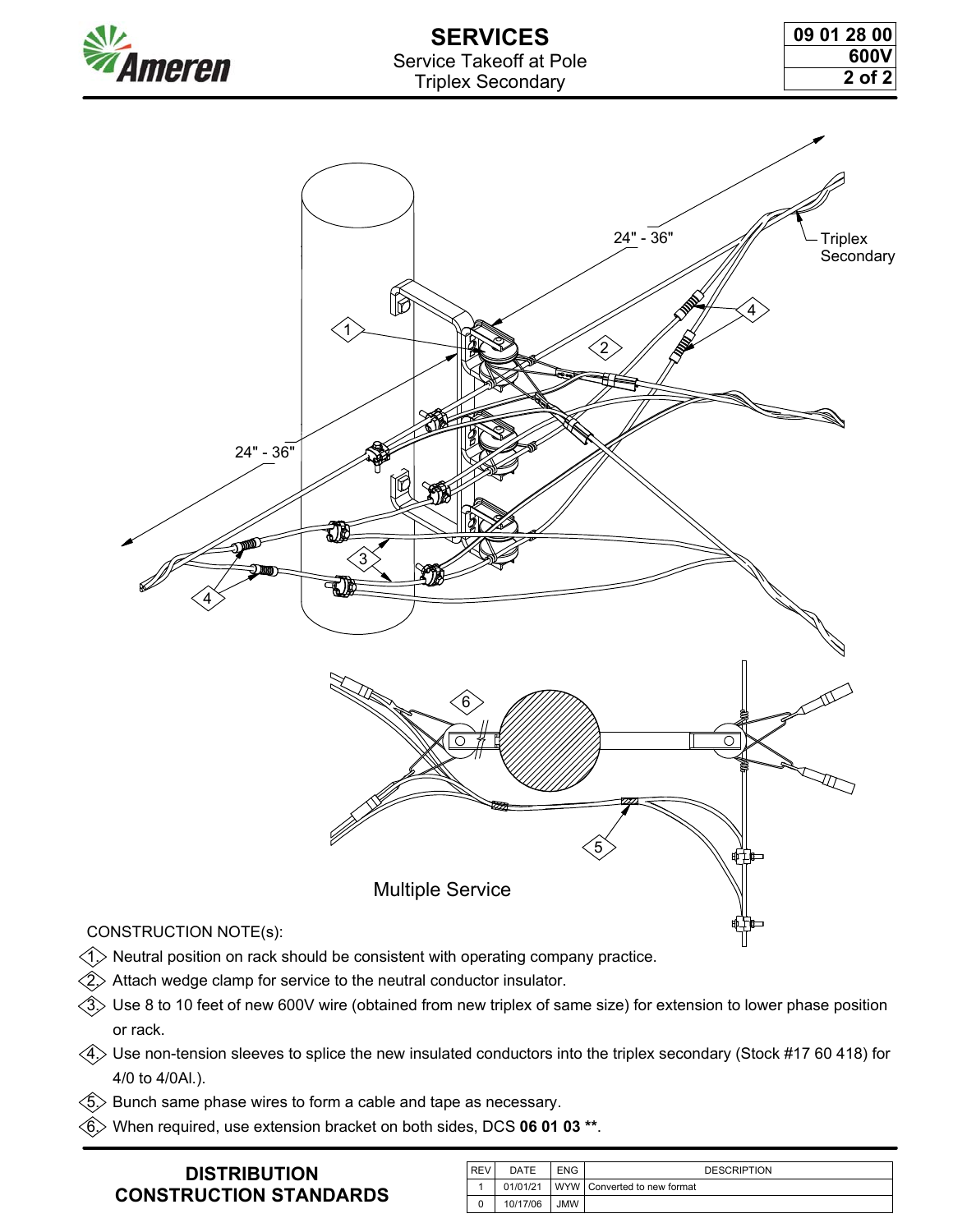

# **SERVICES** Service Takeoff at Pole Parallel Lashed Secondary

| 09 01 30 00 |
|-------------|
| 600V        |
| 1 of 1      |



| <b>REV</b> | DATE     | <b>ENG</b> | <b>DESCRIPTION</b>          |
|------------|----------|------------|-----------------------------|
| ◠          | 01/01/21 |            | WYW Converted to new format |
|            | 09/18/06 | JMW        |                             |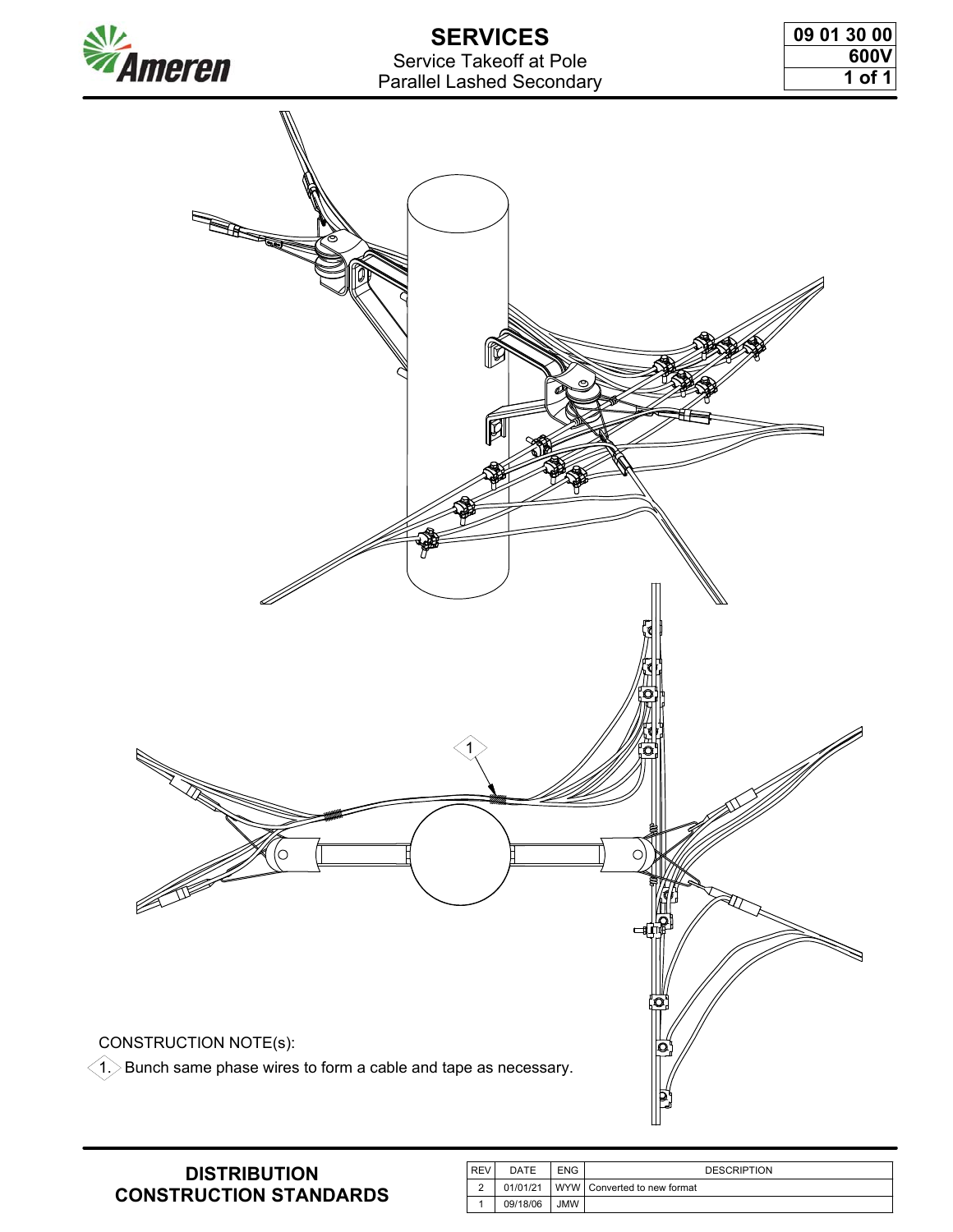



 $\langle$ 1 $\rangle$  Attach wedge clamp to neutral conductor insulator.

 $\hat{Q}$  To prevent corrosion, apply lubricant before and after installing clamp, on voltage below 5kV tape connector.

 $\textcircled{3}$  Secondary conductor may be tied to either inside or outside of clevis.

 $\langle 4 \rangle$  Bunch same phase wires to forma cable and tape as necessary.

5. When required, use extension bracket on both sides, DCS **06 01 03 \*\*.**

| i REV  | DATE     | <b>ENG</b> | <b>DESCRIPTION</b>            |
|--------|----------|------------|-------------------------------|
|        | 01/01/21 |            | WYW I Converted to new format |
| ີ<br>ັ | 09/18/06 | <b>WML</b> |                               |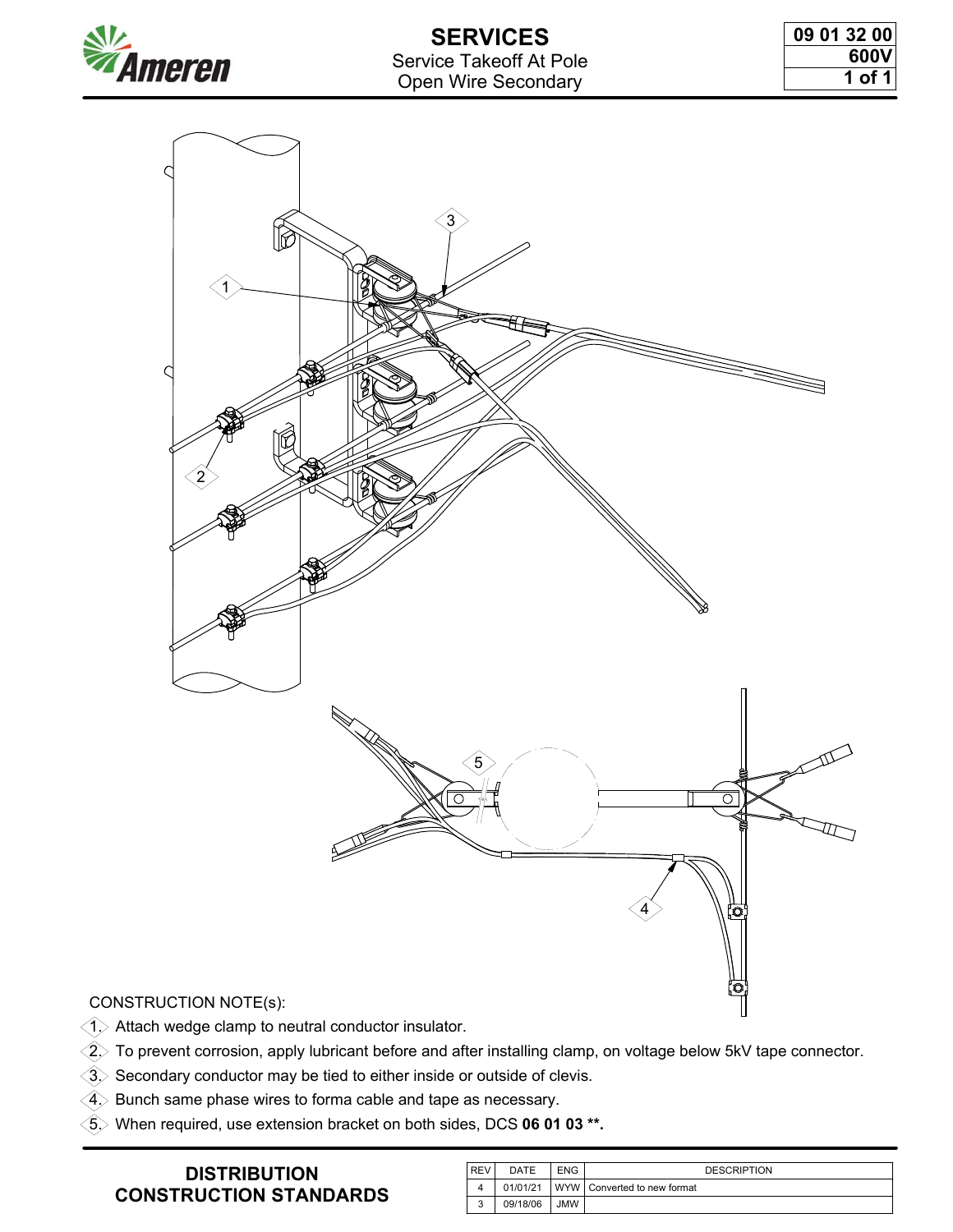

# **SERVICES** Flying Service - #2 Triplex and Smaller Parallel Lashed or Triplex Secondary

| 09 01 34 00 |  |  |        |
|-------------|--|--|--------|
|             |  |  | 600V   |
|             |  |  | 1 of 1 |



CONSTRUCTION NOTE(s):

- 1. Pole separations in excess of 125 feet may require the installation of pole to pole or pole to anchor guying. For this condition or with 1/0 or larger services, use DCS **09 01 38 \*\***.
- 2. See DCS **09 01 10 \***\* for installation of service.

 $\langle\!\langle 3. \rangle$  Terminate lashing ribbon with 5 close turns around entire cable and end on messenger with 2 turns and a half hitch. Train neatly and eliminate excess slack.

| <b>ITEM</b> | 09 01 34 **<br><b>STK / DCS #  DESCRIPTION</b> | 00 |
|-------------|------------------------------------------------|----|
|             | Spacer, Electrical Cable, 600v                 |    |

| <sup>I</sup> REV | DATE     | <b>ENG</b> | <b>DESCRIPTION</b>            |
|------------------|----------|------------|-------------------------------|
| $\sim$           | 01/01/21 |            | WYW   Converted to new format |
|                  | 12/21/11 | DCG        |                               |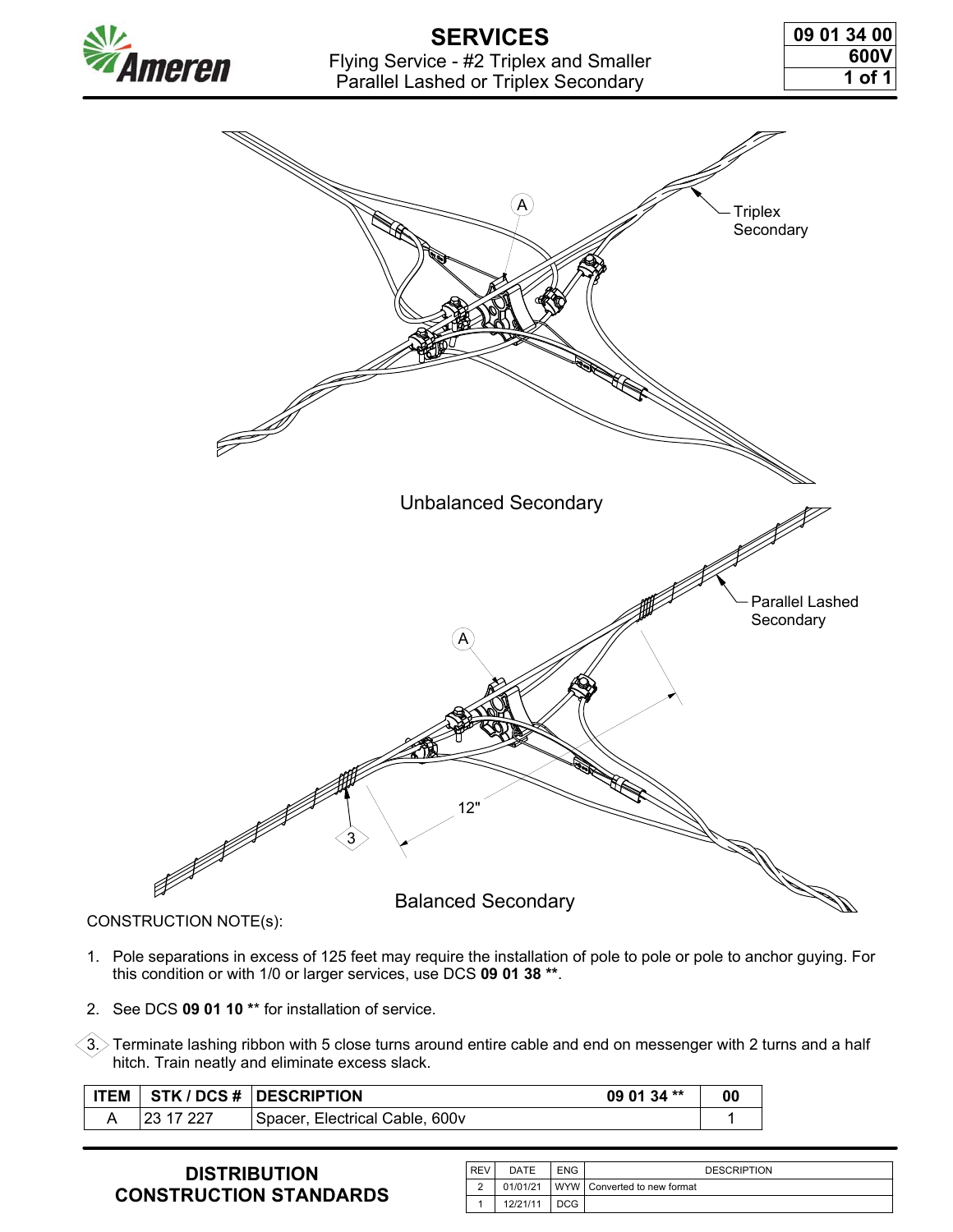

# **SERVICES** Flying Service - #2 Triplex & Smaller Open Wire Secondary

| 09 01 36 ** |  |        |
|-------------|--|--------|
|             |  | 600V   |
|             |  | 1 of 1 |



| DCS#                     | <b>IDESCRIPTION</b> |
|--------------------------|---------------------|
| 09 01 36 01              | <b>Balanced</b>     |
| 09 01 36 02   Unbalanced |                     |

#### CONSTRUCTION NOTES:

- 1. This type of flying service is preferred for open wire secondary. See DCS **09 01 38 02** for alternate method.
- 2. Installation of unbalanced flying services in spaces where the construction is light and pole separation is in excess of 125 feet may require the installation of pole to pole or pole to anchor guying. Refer to DCS **09 01 38 02**.
- 3. See DCS **09 01 10 \*\*** for termination of cable at house.
- $\sim$  4. $>$  To prevent corrosion, apply lubricant (Stock #31 59 058) before and after installing clamp. On voltages below 5 kV, tape connector.
- 5. #2 triplex can be used for spans up to 140 feet, providing clearances required between low point of triplex service cable and finished ground grade is maintained. Refer to DCS **09 00 03 01**.
- 6. This type of flying service shall not be used for 1/0 or larger triplex. Use alternate construction, DCS **09 01 38 02**.
- 7. Secondary spreader includes telescoping tubes and one bridle to be used for unbalanced services. If a spare or salvaged bridle is available this can be added for balanced services (back-to-back). Otherwise, install a second unbalanced spreader facing the opposite direction.
- 8. Aluminum duplex cable, Stock #18 05 048, used for multiple street lighting circuits, may be attached to secondary as shown above. Use Stock #17 51 123 for wedge clamp.

| <b>ITEM</b> |                   | <b>STK / DCS #  DESCRIPTION</b><br>09 01 36 ** | 01 | 02 |
|-------------|-------------------|------------------------------------------------|----|----|
| A           | $ 2317219\rangle$ | Spreader Sec. 2 Cu & 4/0 AA                    |    |    |
| B           | 17 51 032         | Clamp, Parallel Groove                         |    |    |
|             | 17 51 123         | Clamp, DE, #2 Triplex                          |    |    |

| <b>IREV</b> | DATE     | <b>ENG</b> | <b>DESCRIPTION</b>            |
|-------------|----------|------------|-------------------------------|
|             | 01/01/21 |            | WYW   Converted to new format |
| u           | 12/12/11 | DCG        |                               |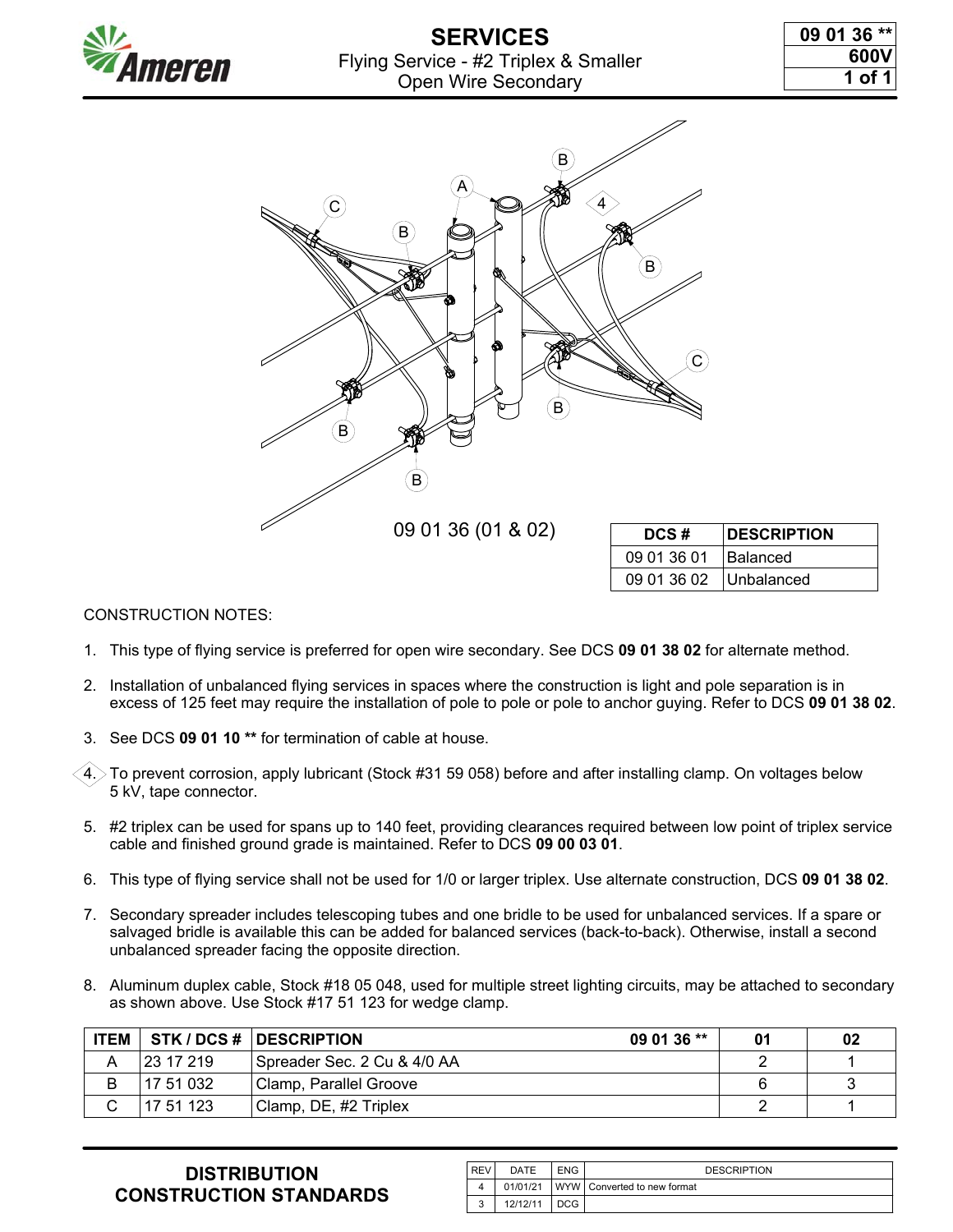



09 01 38 01 Parallel Lashed or Triplex Secondary



1. Installation of unbalanced flying services in spaces where the construction is light and pole separation is in excess of 125 feet may require the use of these standards.

|                      | <b>ITEM</b> |             | 09 01 38 **<br>STK / DCS # DESCRIPTION | 01 | 02 |
|----------------------|-------------|-------------|----------------------------------------|----|----|
|                      | A           | 25 59 044   | Insulator, Spool                       |    |    |
|                      | B           | 17 51 032   | Clamp, Parallel Groove                 | ◠  | ◠  |
|                      | C           | 23 17 227   | Spacer, Electrical Cable, 600v         |    |    |
|                      | D           | 23 66 017   | Washer - Round 1/2"                    | ◠  | ⌒  |
| $^{\textregistered}$ | Е           | 11 00 46 03 | Insulated, Guy Unit                    |    |    |

| <b>REV</b> | DATE     | <b>ENG</b> | <b>DESCRIPTION</b>              |
|------------|----------|------------|---------------------------------|
|            | 01/01/21 |            | I WYW I Converted to new format |
| $\sqrt{2}$ | 11/12/15 | DCG        |                                 |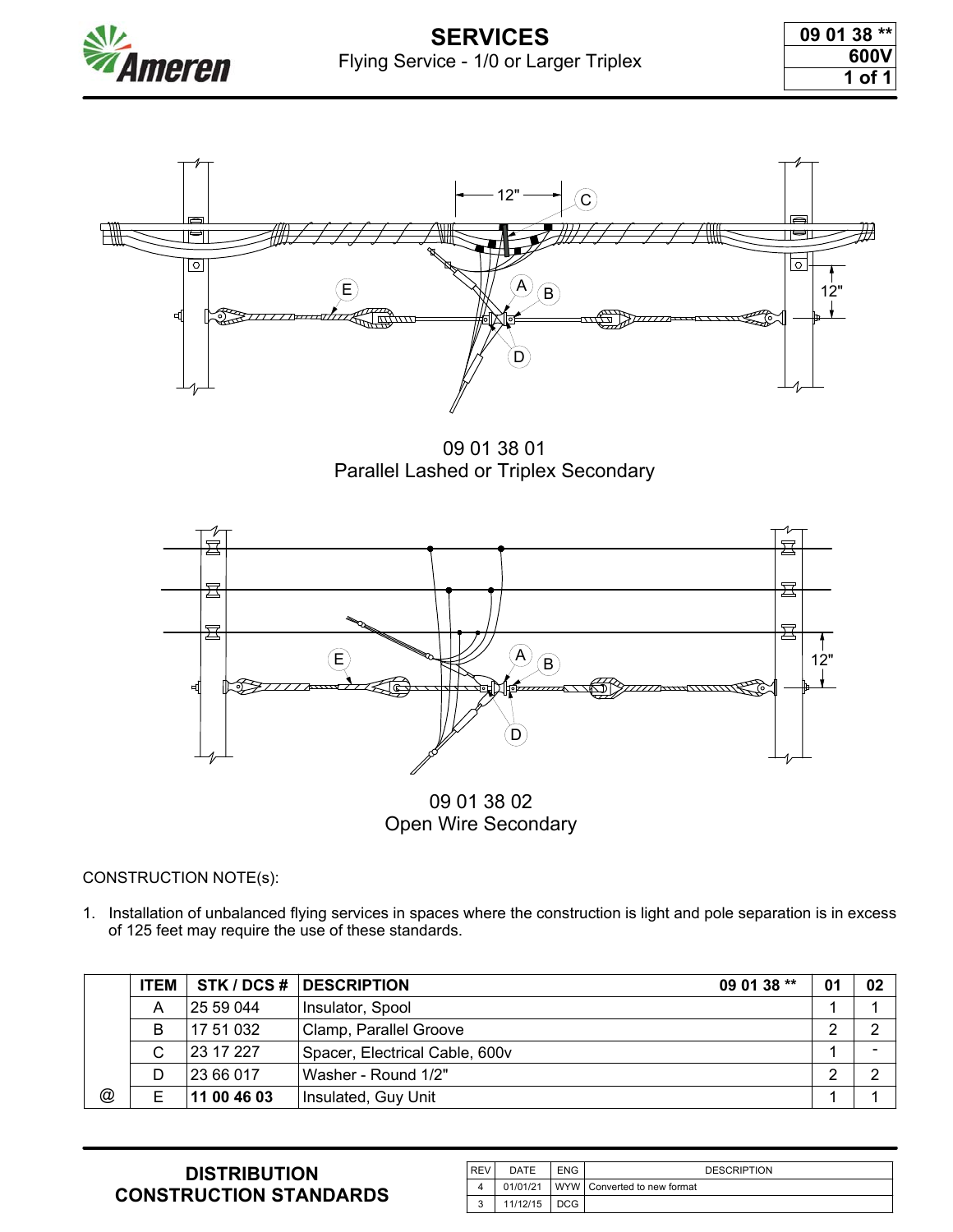

09 01 52 02

CONSTRUCTION NOTE(s):

 $\bigtriangleup$  Item E depends on thickness of sheathing:

- a) Drill 3/8" lead hole for 1/2" x 4" lag screw
- b) Drill 1/2" lead hole for 5/8" x 5" lag screw
- 2. Normally used where stud is accessible from the inside.

|      | <b>ITEM</b> | STOCK#    | $090149**$<br><b>DESCRIPTION</b>     | 01                       | 02                       |
|------|-------------|-----------|--------------------------------------|--------------------------|--------------------------|
|      | A           | 23 06 040 | Clevis - Secondary                   |                          |                          |
|      | B           | 23 66 027 | Washer - Square 5/8"                 | $\overline{\phantom{0}}$ |                          |
|      | С           | 23 52 061 | Bolt, Mach., 5/8" x 8" w/ square nut | $\overline{\phantom{0}}$ |                          |
|      | D           | 25 59 044 | Insulator, Spool                     |                          |                          |
| 1, @ |             | 23 60 011 | Lag Screw - 5/8" x 5"                |                          |                          |
|      | Е           | 23 60 007 | Lag Screw - 1/2" x 4"                |                          | $\overline{\phantom{0}}$ |

| l REV | DATE     | <b>ENG</b> | <b>DESCRIPTION</b>                                                      |
|-------|----------|------------|-------------------------------------------------------------------------|
|       | 01/01/21 |            | WYW   Moved from DCS 06 01 56 & Moved text from drawing to const. notes |
|       |          |            |                                                                         |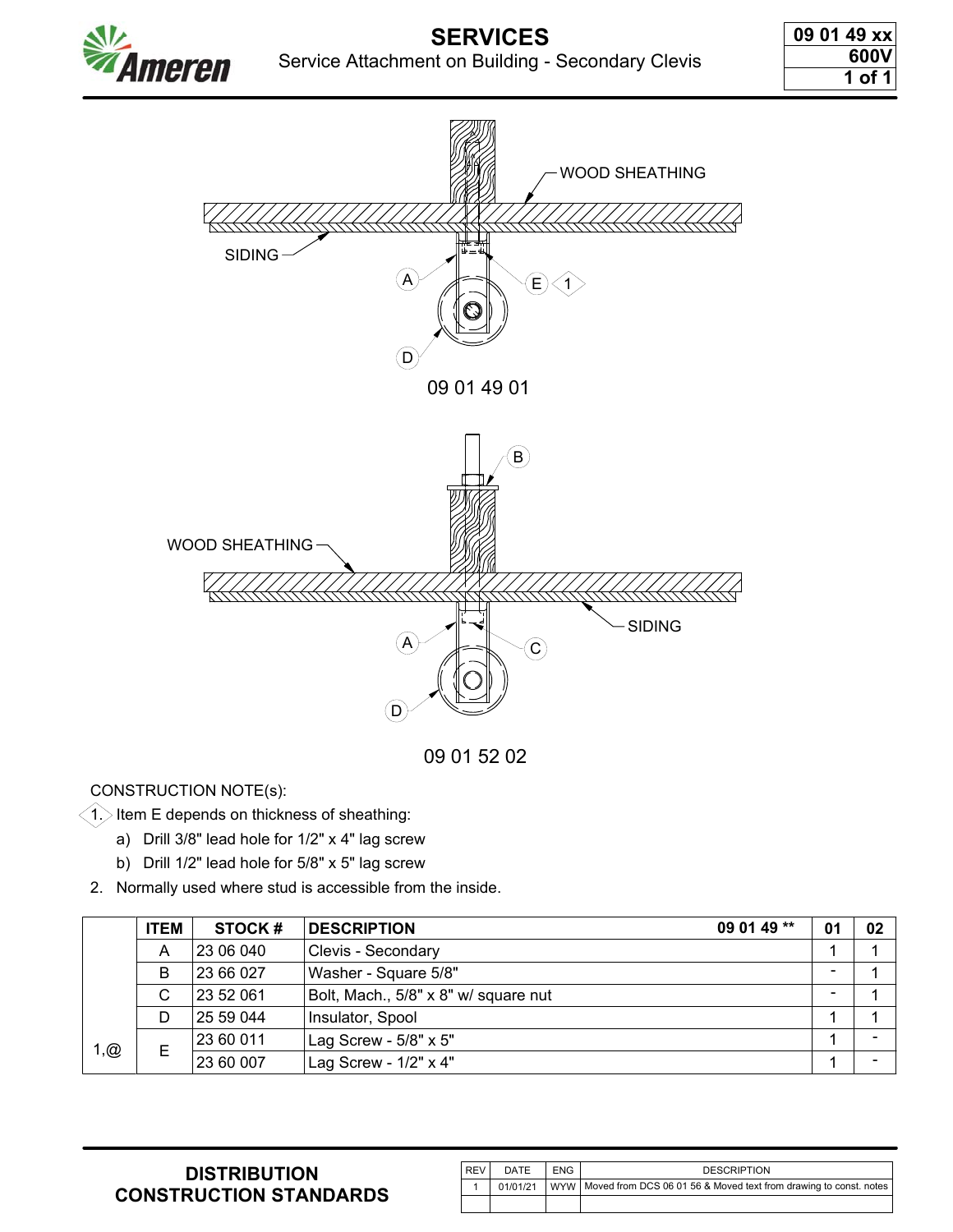



Solid Masonry Brick - Brick Veneer or Cement

#### CONSTRUCTION NOTE(s):

1. Cable straps shall be installed in horizontal seams within 2 ft. of corner of building or side of window and shall be installed in vertical seams within 1 ft. of top of wall or upper or lower edge of window.

| <b>ITEM</b> |           | STK / DCS #   DESCRIPTION<br>09 01 50 ** | 01 or 02 |
|-------------|-----------|------------------------------------------|----------|
|             | 21 71 022 | Screw                                    |          |
| А           | 40 59 107 | Cable Strap for #8-2                     | As       |
|             | 40 59 014 | Cable Strap for #4 - 3 & #2-3            | REQ'D    |
|             | 21 51 009 | Shield Expansion                         |          |

| <b>REV</b> | DATE     | <b>ENG</b> | <b>DESCRIPTION</b>            |
|------------|----------|------------|-------------------------------|
| ົ          | 01/01/21 |            | WYW   Converted to new format |
|            | 12/12/11 | DCG        |                               |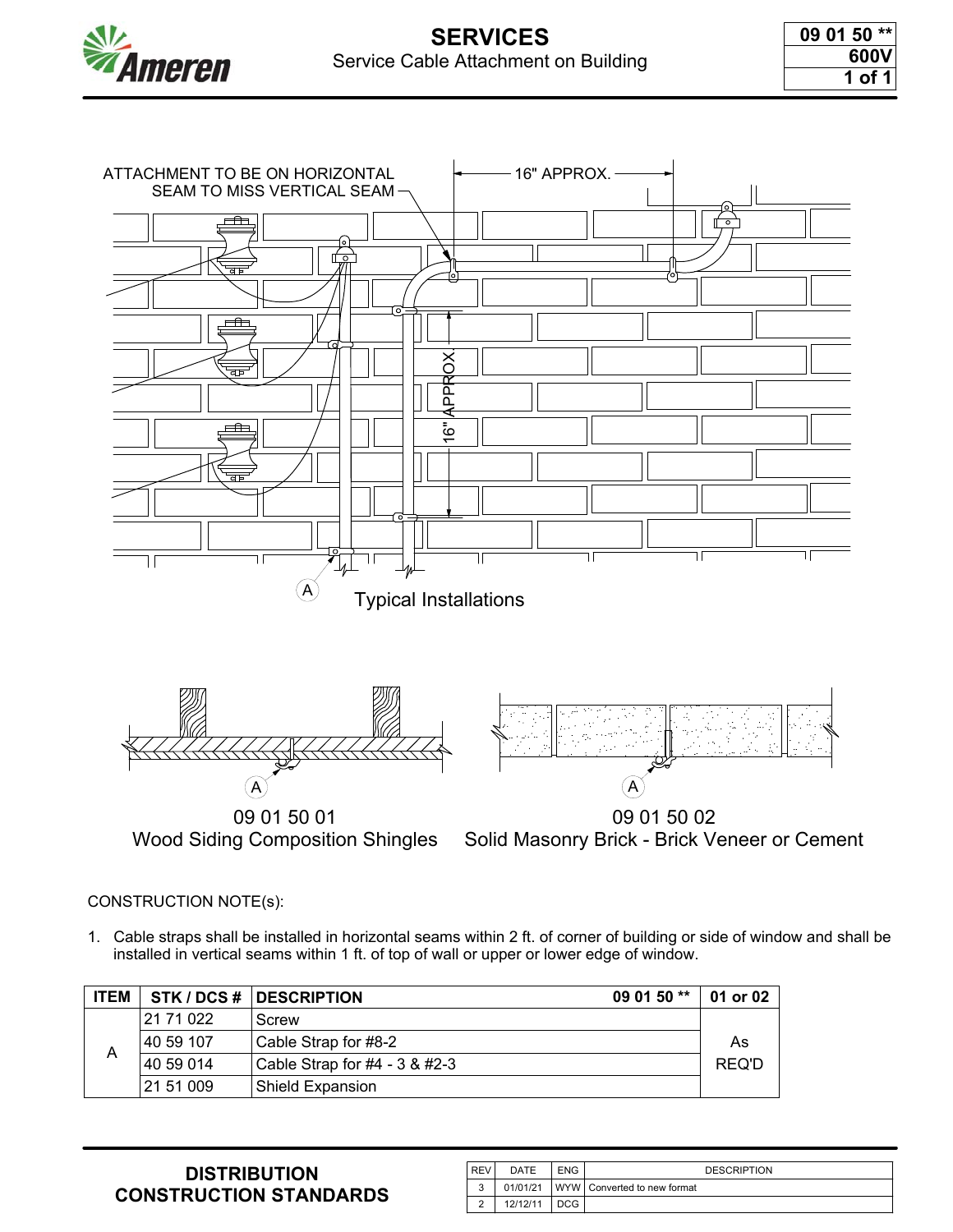



 $\hat{a}>$  Drill a lead hole 1/4" in diameter into stud or plate.

 $\hat{2}$  Knob may be installed between studs where wall materials are sound.

| <b>ITEM</b>  |           | STK / DCS #   DESCRIPTION<br>09 01 51 ** | 01 | 02 |
|--------------|-----------|------------------------------------------|----|----|
| $\mathsf{A}$ | 23 06 077 | Insulator Wire Holder - 2-1/4"           |    |    |
| В            | 23 17 241 | Insulator Wire Holder - 3-1/2"           |    |    |

| <b>DISTRIBUTION</b>           |
|-------------------------------|
| <b>CONSTRUCTION STANDARDS</b> |

| <b>REV</b> | DATE     | <b>ENG</b> | <b>DESCRIPTION</b>                 |
|------------|----------|------------|------------------------------------|
|            | 01/01/21 |            | I WYW I Moved from DCS 06 01 50 ** |
|            |          |            |                                    |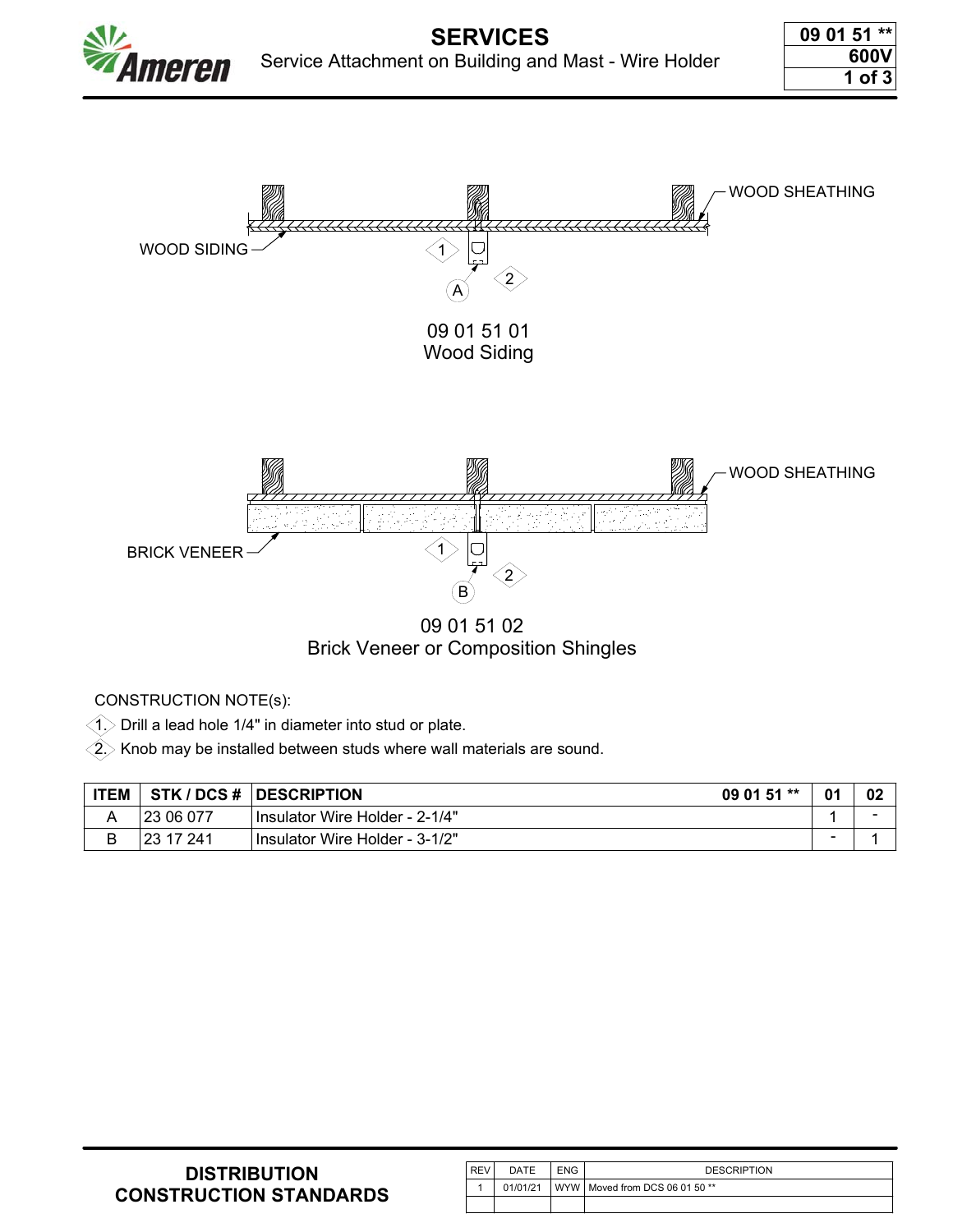



09 01 51 (05 & 06) 4

| DCS#        | <b>DESCRIPTION</b>            |  |  |  |  |
|-------------|-------------------------------|--|--|--|--|
| 09 01 51 03 | #4 to #2 Triplex or Open Wire |  |  |  |  |
| 09 01 51 04 |                               |  |  |  |  |
| 09 01 51 05 | 1/0 Al Messenger              |  |  |  |  |
| 09 01 51 06 | 4/0 Al Messenger              |  |  |  |  |

CONSTRUCTION NOTE(s):

 $\langle 3 \rangle$  Mount bracket vertically on seams so that it spans one brick.

 $\hat{e}(\hat{4})$  Also use for smaller services where due to nature of masonry porcelain knobs are unsatisfactory.

 $\textcircled{\textsc{i}}$  To be used with porcelain body wire holder item A.

 $\langle \widehat{6} \rangle$  To be used with nylon wire holder item A.

|   | <b>ITEM</b> | STK / DCS # | <b>DESCRIPTION</b><br>09 01 51 **    | 03             | 04                       | 05 | 06             |
|---|-------------|-------------|--------------------------------------|----------------|--------------------------|----|----------------|
|   | A           | 23 06 077   | Insulator Wire Holder - 2-1/4"       |                |                          |    |                |
| 5 | B           | 21 51 055   | Shield, Exp,. #22 Screw              | -              |                          |    |                |
| 6 | C           | 21 51 181   | 5/16" EXPANSION SHIELD               |                | $\overline{\phantom{0}}$ |    |                |
| 3 | D           | 23 06 057   | <b>Bracket, Wall Triplex</b>         | $\blacksquare$ |                          |    |                |
|   | Е           | 21 51 018   | Shield, Exp., 1/2"                   | -              |                          |    | 2              |
|   |             | 21 51 016   | Shield, Exp., 3/8"                   | -              |                          | 2  |                |
|   | F           | 23 52 034   | Bolt, Mach., 1/2" x 4" w/ square nut |                |                          |    | $\overline{2}$ |
|   |             | 23 52 194   | Bolt, Mach., 3/8" x 3" w/ square nut |                |                          | 2  |                |

| l REV | DATE     | <b>ENG</b> | <b>DESCRIPTION</b>                 |
|-------|----------|------------|------------------------------------|
|       | 01/01/21 |            | I WYW   Moved from DCS 06 01 50 ** |
|       |          |            |                                    |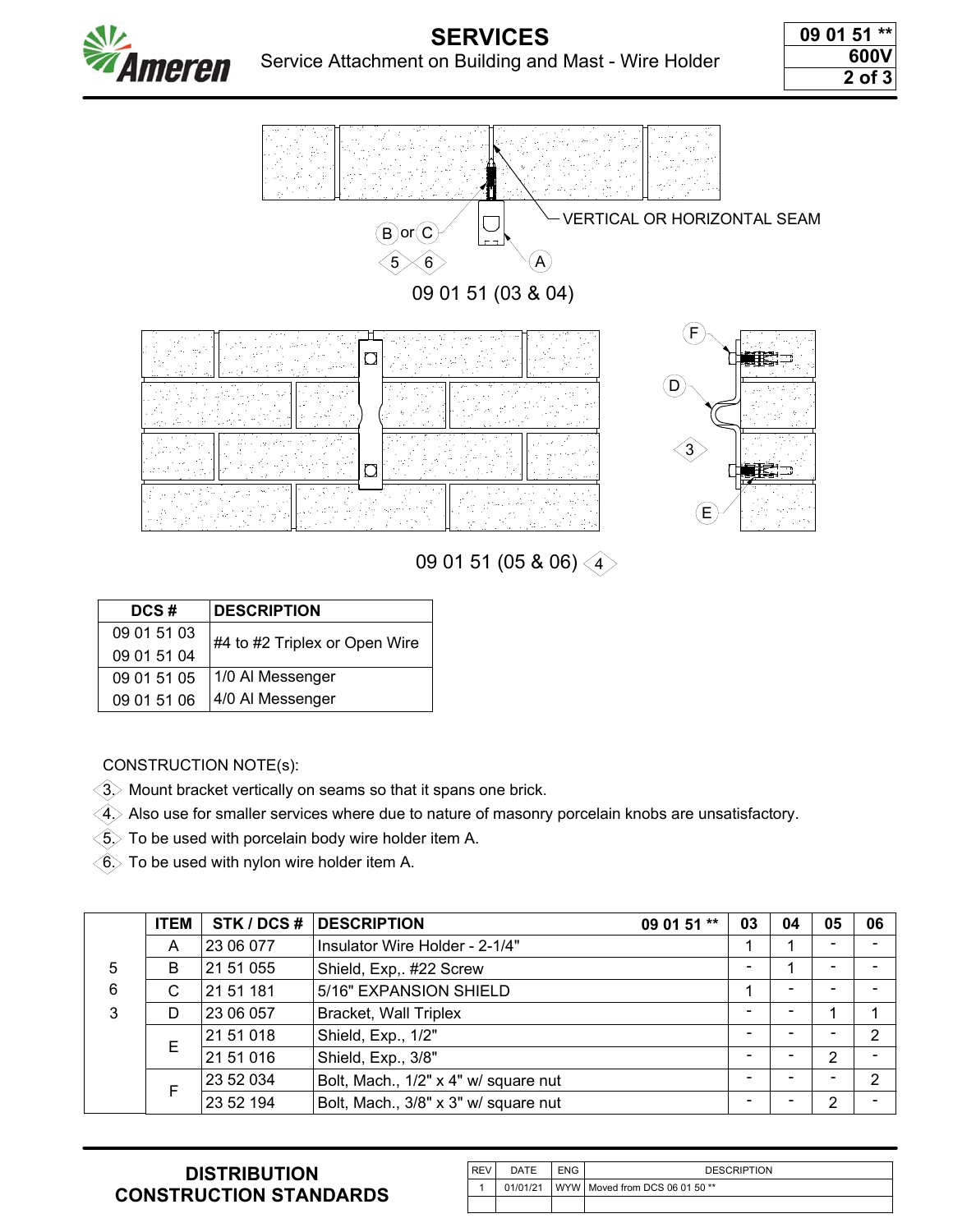

# 09 01 51 (07 & 08)

| <b>ITEM</b> |           | STK/DCS #  DESCRIPTION<br>09 01 51 **         | 07             | 08             |
|-------------|-----------|-----------------------------------------------|----------------|----------------|
|             | 23 06 075 | Insulator, Wire Holder, 1-1/4" to 2-1/2" Mast |                | $\blacksquare$ |
|             | 23 06 082 | Insulator, Wire Holder, 3" to 4" Mast         | $\blacksquare$ |                |

| <b>REV</b> | <b>DATE</b> | <b>ENG</b> | <b>DESCRIPTION</b>               |
|------------|-------------|------------|----------------------------------|
|            | 01/01/21    |            | WYW   Moved from DCS 06 01 50 ** |
|            |             |            |                                  |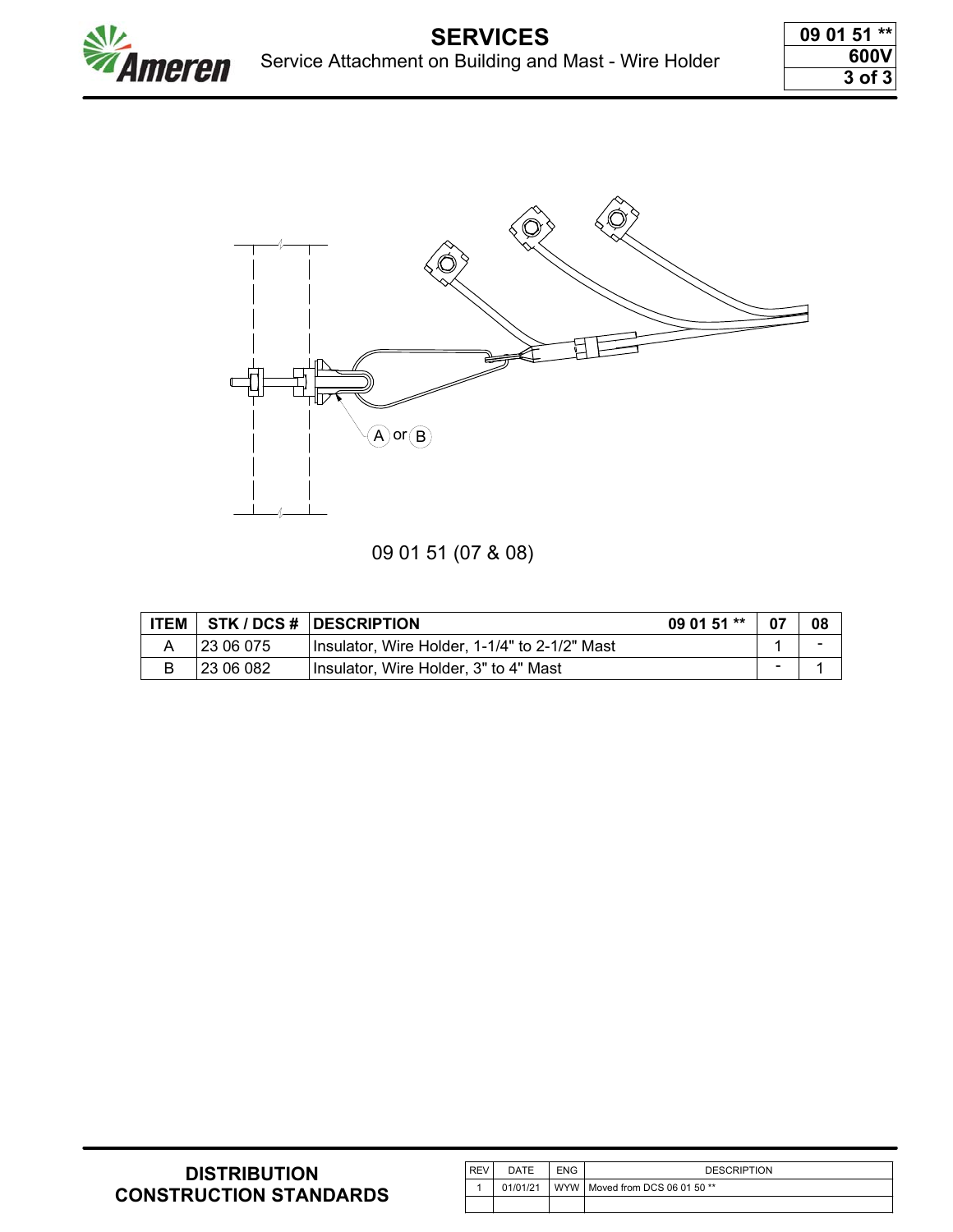

# **SERVICES** Service Attachment on Building 1 & 2 - Wire Secondary Rack

| 09 01 53 ** |        |
|-------------|--------|
|             | 600V   |
|             | 1 of 1 |



| Solid Masonry - Brick Or Cement |                                             |                        |  |  |  |  |  |
|---------------------------------|---------------------------------------------|------------------------|--|--|--|--|--|
| DCS#                            | Description                                 | <b>Conductor Range</b> |  |  |  |  |  |
| 09 01 53 01                     | 1 Spool                                     | Up to $#4$             |  |  |  |  |  |
| 09 01 53 02                     | 1 Spool                                     | #2 to #4/0             |  |  |  |  |  |
| 09 01 53 03                     | 1 Spool                                     | 500 to 750 MCM         |  |  |  |  |  |
| 09 01 53 04                     | 2 Spools $\textcircled{\scriptsize\char'1}$ | Up to $#4$             |  |  |  |  |  |
| 09 01 53 05                     | 2 Spools $\textcircled{1}$                  | #2 to #4/0             |  |  |  |  |  |
| 09 01 53 06                     | 2 Spools (1)                                | 500 to 750 MCM         |  |  |  |  |  |

|                      | rick Or Cement         | Solid Masonry - Brick Or Cement |             |                             |  |
|----------------------|------------------------|---------------------------------|-------------|-----------------------------|--|
|                      | <b>Conductor Range</b> | $DCS \#$                        | Description | Application                 |  |
|                      | Up to $#4$             | 09 01 53 07                     | 1 Spool     |                             |  |
|                      | #2 to #4/0             |                                 |             | To be used when the stud is |  |
|                      | 500 to 750 MCM         | 09 01 53 08                     | 2 Spools    | accesible from inside.      |  |
| $\overline{\hat{L}}$ | Up to $#4$             |                                 |             |                             |  |

#### CONSTRUCTION NOTE(s):

- 1. The double spool insulator is to be used only for attaching network cable to buildings excluding deadend constructions.
- $\langle 2 \rangle$  The 2 square nuts are jammed together.

| <b>ITEM</b> | STOCK#    | 09 01 53 **<br><b>DESCRIPTION</b>     | 01 | 02                       | 03       | 04 | 05             | 06             | 07 | 08 |
|-------------|-----------|---------------------------------------|----|--------------------------|----------|----|----------------|----------------|----|----|
| A           | 23 06 040 | Clevis - Secondary Insulator          | 1  |                          |          |    |                |                |    | 1  |
| B           | 25 59 044 | Insulator, Spool                      | 1  |                          |          | 2  | $\overline{2}$ | $\overline{2}$ |    | 2  |
| C           | 23 52 061 | Bolt, Mach., 5/8" x 8" w/ square nut  |    |                          |          |    |                |                |    |    |
| D           | 23 65 011 | Nut, Square, 5/8"                     |    |                          |          |    |                |                |    |    |
|             | 21 51 016 | Shield, Exp., 3/8"                    | 1  | $\blacksquare$           |          | 1  |                |                |    |    |
| E.          | 21 51 018 | Shield, Exp., 1/2"                    |    | 4                        | $\equiv$ |    |                |                |    |    |
|             | 21 51 019 | Shield, Exp., 5/8"                    |    | -                        |          |    |                |                |    |    |
|             | 23 52 194 | Bolt, Mach., 3/8" x 3" w/ square nut  | 1  | $\overline{\phantom{0}}$ |          |    |                |                |    |    |
| F           | 23 52 034 | Bolt, Mach., 1/2" x 4" w/ square nut  |    | 1                        |          |    | 4              |                |    |    |
|             | 23 52 200 | Bolt, Mach., 5/8" x 4" w/ square nut  |    | $\equiv$                 |          |    |                |                |    |    |
| G           | 23 52 066 | Bolt, Mach., 5/8" x 14" w/ square nut |    | -                        |          |    |                |                |    | 4  |
| H           | 23 66 027 | Washer - Square 5/8"                  |    |                          |          |    |                |                |    |    |

| <b>REV</b> | DATE     | ENG | <b>DESCRIPTION</b>                                                 |
|------------|----------|-----|--------------------------------------------------------------------|
|            | 01/01/21 |     | WYW   Moved from DCS 06 01 58 ** & created table for clarification |
|            |          |     |                                                                    |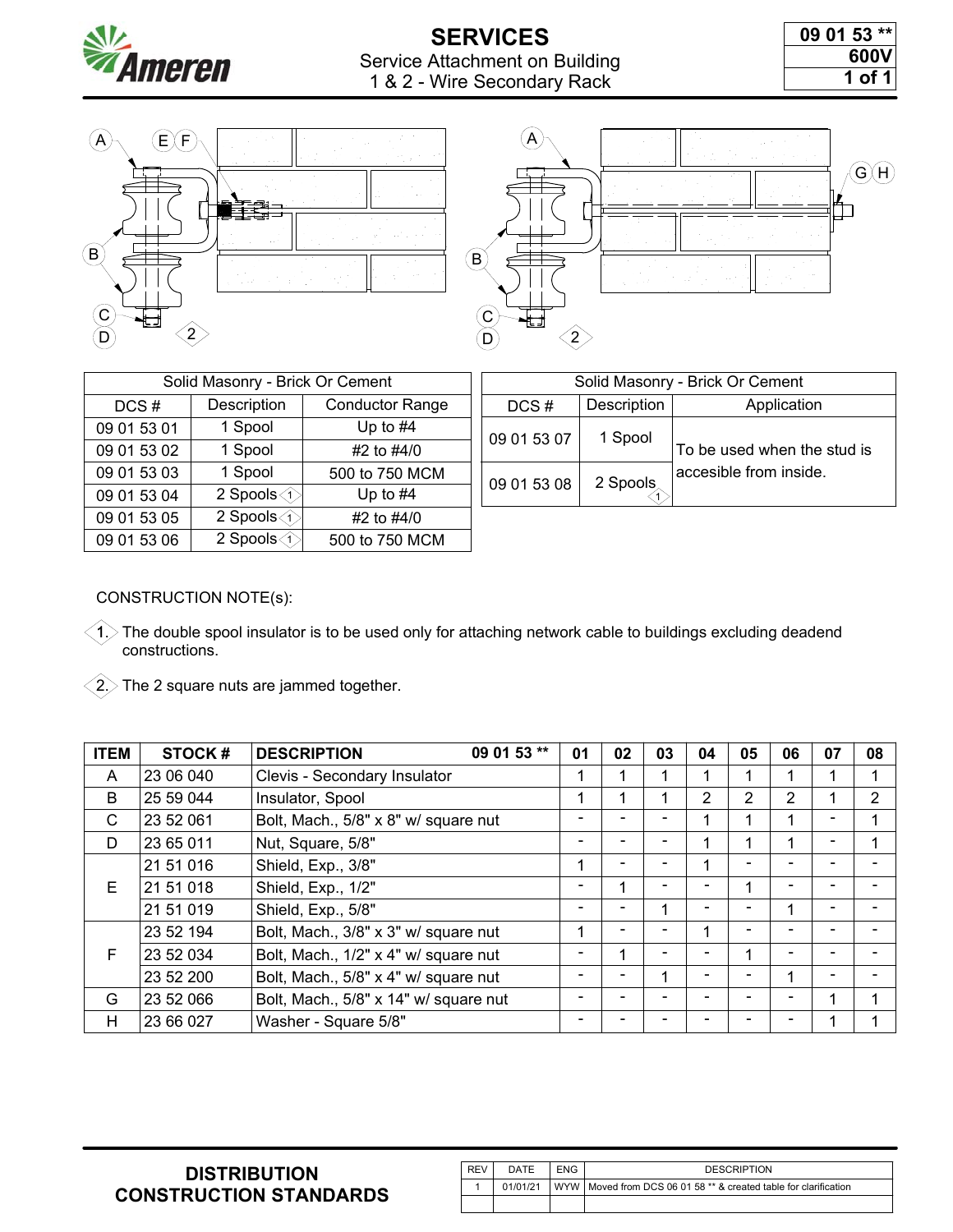

| 09 01 54 ** |  |        |
|-------------|--|--------|
|             |  | 600V   |
|             |  | 1 of 1 |



| DCS#               | <b>IDESCRIPTION</b> |
|--------------------|---------------------|
| 09 01 54 01        | ⊺4-Wire             |
| 09 01 54 02 3-Wire |                     |

1. The square nut provided with machine bolt, is not used for this application.

| <b>ITEM</b> | <b>STOCK#</b> | <b>DESCRIPTION</b><br>09 01 54 **    | 01                       | 02 |
|-------------|---------------|--------------------------------------|--------------------------|----|
| A           | 23 11 004     | Rack, Secondary, 4-Wire              |                          | ۰  |
| B           | 21 51 019     | Shield, Exp., 5/8"                   | റ                        | ⌒  |
| С           | 23 52 438     | Bolt, Mach., 5/8" x 3" w/ square nut | റ                        | ົ  |
| D           | 25 59 044     | Insulator, Spool                     | 4                        | ົ  |
| E           | 23 11 001     | Rack, Secondary, 3-Wire              | $\overline{\phantom{a}}$ |    |

| <b>REV</b> | DATE     | <b>ENG</b> | <b>DESCRIPTION</b>            |
|------------|----------|------------|-------------------------------|
|            | 01/01/21 |            | WYW Moved from DCS 06 01 60** |
|            |          |            |                               |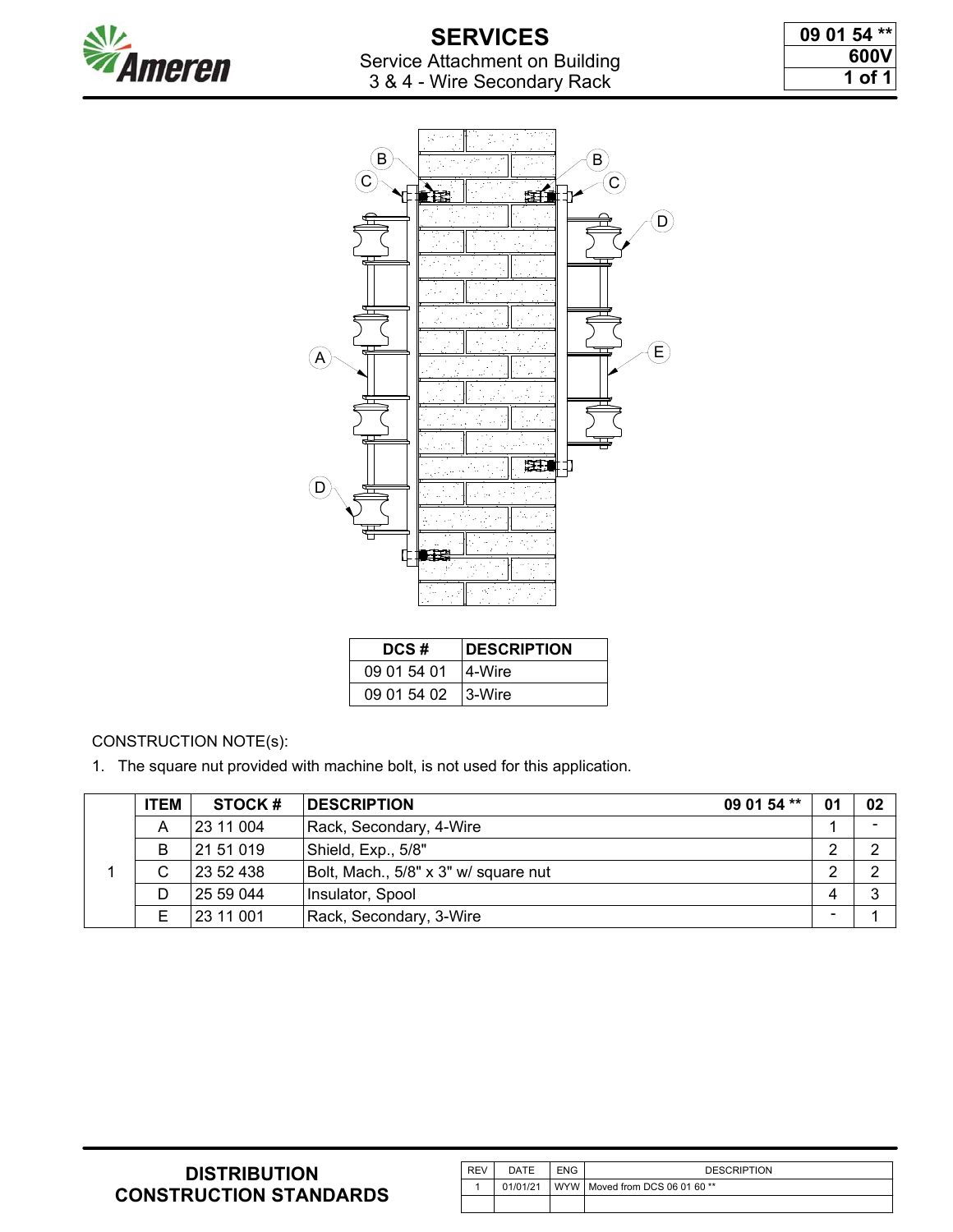



Equipment to be Furnished by Customer

- 1. All equipment, including connector lugs and everdur bolts, shall be furnished and installed by customer. Ameren to make connection to service wires.
- 2. Any deviation from this standard shall be approved by Ameren Engineer prior to installation.

Insulator board to be drilled for conductors. Size to be determined by Ameren.

 $4$   $\!>$  3-Wire shown. For 4-Wire add 4th Bus.

| <b>REV</b> | DATE     | <b>ENG</b> | <b>DESCRIPTION</b>            |
|------------|----------|------------|-------------------------------|
| $\sim$     | 01/01/21 |            | WYW   Converted to new format |
|            | 10/27/11 | DCG        |                               |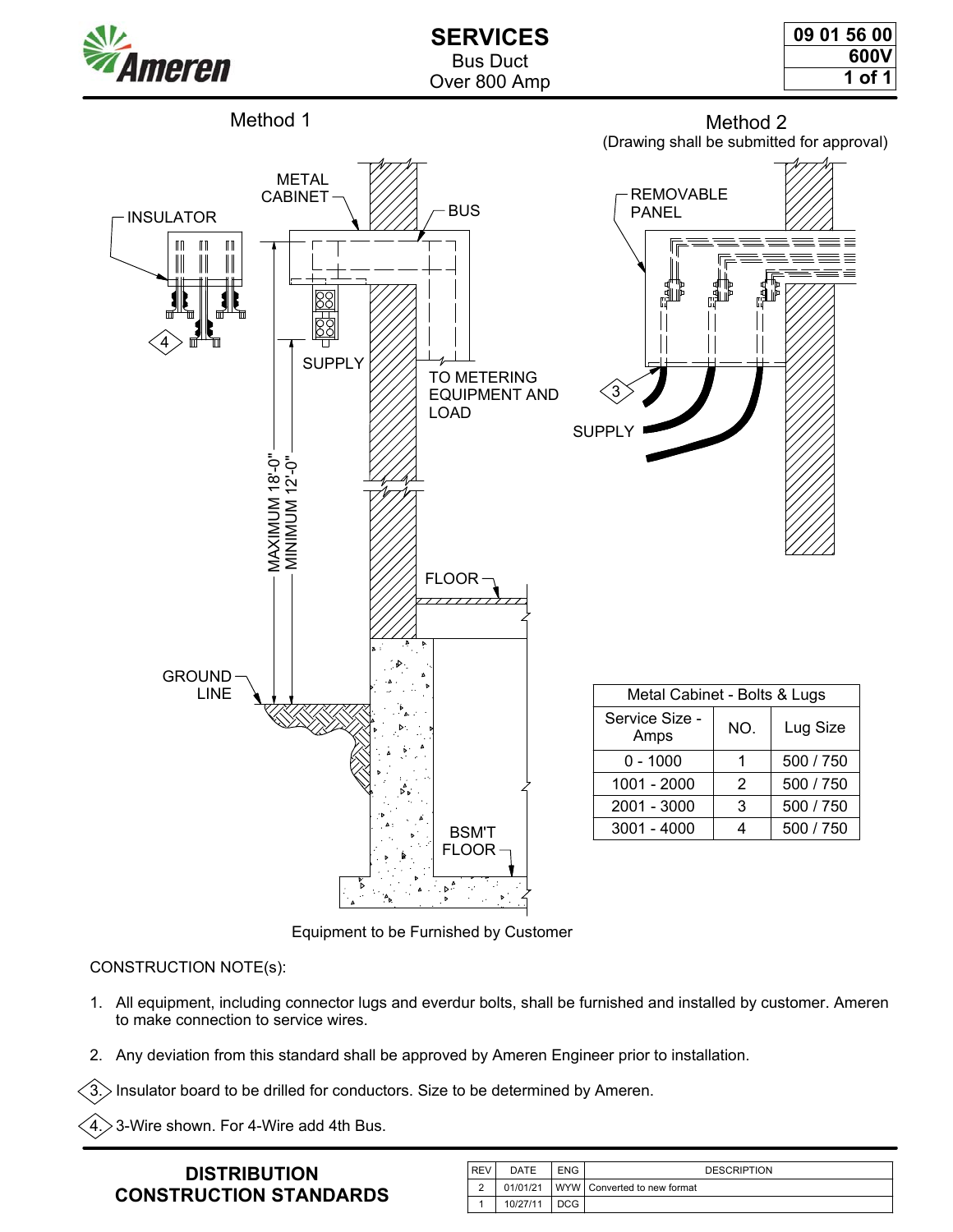



1. This type of connection is undesirable and to be used only when a bus-bar outlet cannot be used. Each job shall be specifically approved and configuration agreed upon by Ameren Engineer prior to construction.

## $\langle 2 \rangle$  Customer:

- Gather service entrance conductors
- Provide 2 and 3 barrel NEMA 4-hole lugs and bolt together

Company:

- Make final connection and tape
- Tape conductors together for mechanical support

|   | <b>ITEM</b>            |                                                                        | <b>STK / DCS #   DESCRIPTION</b>                                     | 09 01 58 $**$ | 00 |
|---|------------------------|------------------------------------------------------------------------|----------------------------------------------------------------------|---------------|----|
| @ | 17 64 244<br>17 64 245 |                                                                        | Connector Insulated Set Screw, 6 Holes, #4 AWG to 600kcmil, AI or Cu |               | #  |
|   |                        | Connector Insulated Set Screw, 6 Holes, 250kcmil to 750kcmil, AI or Cu |                                                                      | #             |    |

| <b>REV</b> | DATE     | <b>ENG</b> | <b>DESCRIPTION</b>                      |
|------------|----------|------------|-----------------------------------------|
| s          | 01/01/21 |            | WYW Converted to new format & added BOM |
|            | 08/25/11 | DCG        |                                         |